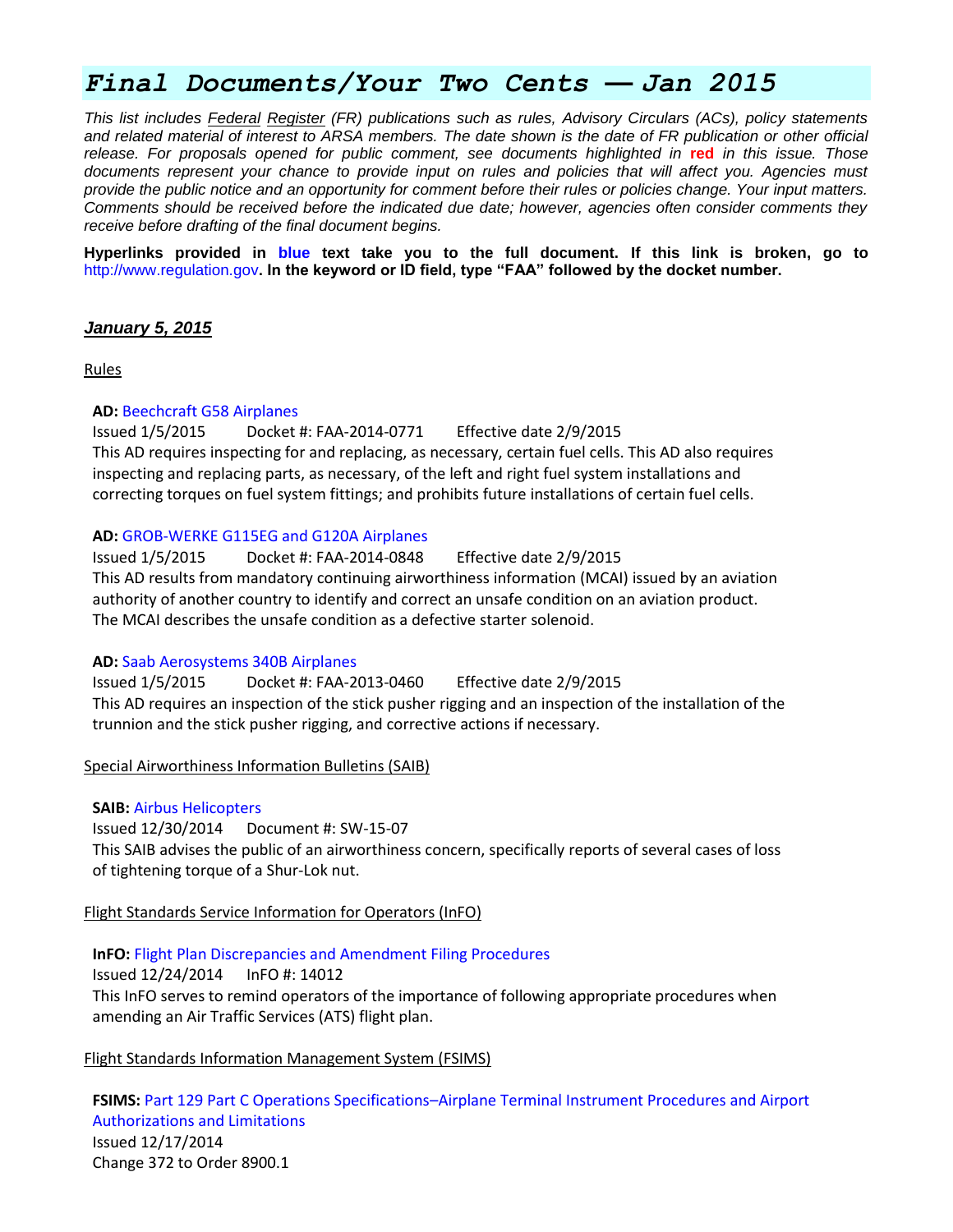#### **FSIMS:** [Bombardier Challenger BD-100-1A10](http://fsims.faa.gov/PICDetail.aspx?docId=M%20BD-100-1A10%20R5)

Issued 1/2/2015 Revision 5 of the Bombardier Challenger BD-100-1A10 Master Minimum Equipment List.

#### Notices

#### **Meeting:** [Air Traffic Procedures Advisory Committee](https://www.federalregister.gov/articles/2015/01/02/2014-30358/air-traffic-procedures-advisory-committee)

Meeting dates 2/9/2015 and 2/10/2015 Meeting times 12:00pm – 5:00pm and 8:30am – 5:00pm This notice advises the public that a meeting of the Federal Aviation Administration Air Traffic Procedures Advisory Committee (ATPAC) will be held to review present air traffic control procedures and practices for standardization, revision, clarification, and upgrading of terminology and procedures.

### *January 6, 2015*

#### Proposed Rules

#### **NPRM AD:** [GA 8 Airvan GA8-TC320 Airplanes](https://www.federalregister.gov/articles/2015/01/06/2014-30910/airworthiness-directives-ga-8-airvan-pty-ltd-airplanes)

Issued 1/6/2015 Docket #: FAA-2014-1123 Comments due 2/20/2015 This proposed AD results from mandatory continuing airworthiness information (MCAI) originated by an aviation authority of another country to identify and correct an unsafe condition on an aviation product. The MCAI describes the unsafe condition as missing required engine mount fire seal washers, which could reduce the engine retention capability in the event of a fire.

#### **NPRM AD:** [Boeing 757 Airplanes -](https://www.federalregister.gov/articles/2015/01/06/2014-30911/airworthiness-directives-the-boeing-company-airplanes) Withdrawn

Withdrawn 1/6/2015 Docket #: FAA-2012-1319

Since the proposed AD was issued, we have received new data that the unsafe condition has been addressed by AD 2012-12-15, and the compliance relief that would have been provided by the proposed AD is no longer relevant. Accordingly, the proposed AD is withdrawn.

#### Order

### **Order:** [Operations Specifications A001, A002, A003, A004, A005, A006, A007, A012, A013, A025,](http://www.faa.gov/regulations_policies/orders_notices/index.cfm/go/document.information/documentID/1026307)  [B002, B003, and B004 for Part 147](http://www.faa.gov/regulations_policies/orders_notices/index.cfm/go/document.information/documentID/1026307)

#### Issued 11/21/2014 Oder #: N 8900.278

Since the proposed AD was issued, we have received new data that the unsafe condition has been addressed by AD 2012-12-15, and the compliance relief that would have been provided by the proposed AD is no longer relevant. Accordingly, the proposed AD is withdrawn.

# *January 7, 2015*

Final Policies

#### **Final Policy:** [Mitigating Fire Hazards in Gaseous Oxygen Systems](http://rgl.faa.gov/Regulatory_and_Guidance_Library/rgPolicy.nsf/0/A54651A8AABE42F486257DC4006DAD32?OpenDocument)

Issued 12/9/2014 Policy #: PS-ANM-25.1441-01

This policy statement provides methods to address potential fire hazards within gaseous oxygen systems and to comply with Title 14, Code of Federal Regulations (14 CFR) 25.1441(b). Specifically, this policy addresses design features and considerations for protection from potential ignition sources in typical gaseous oxygen system designs.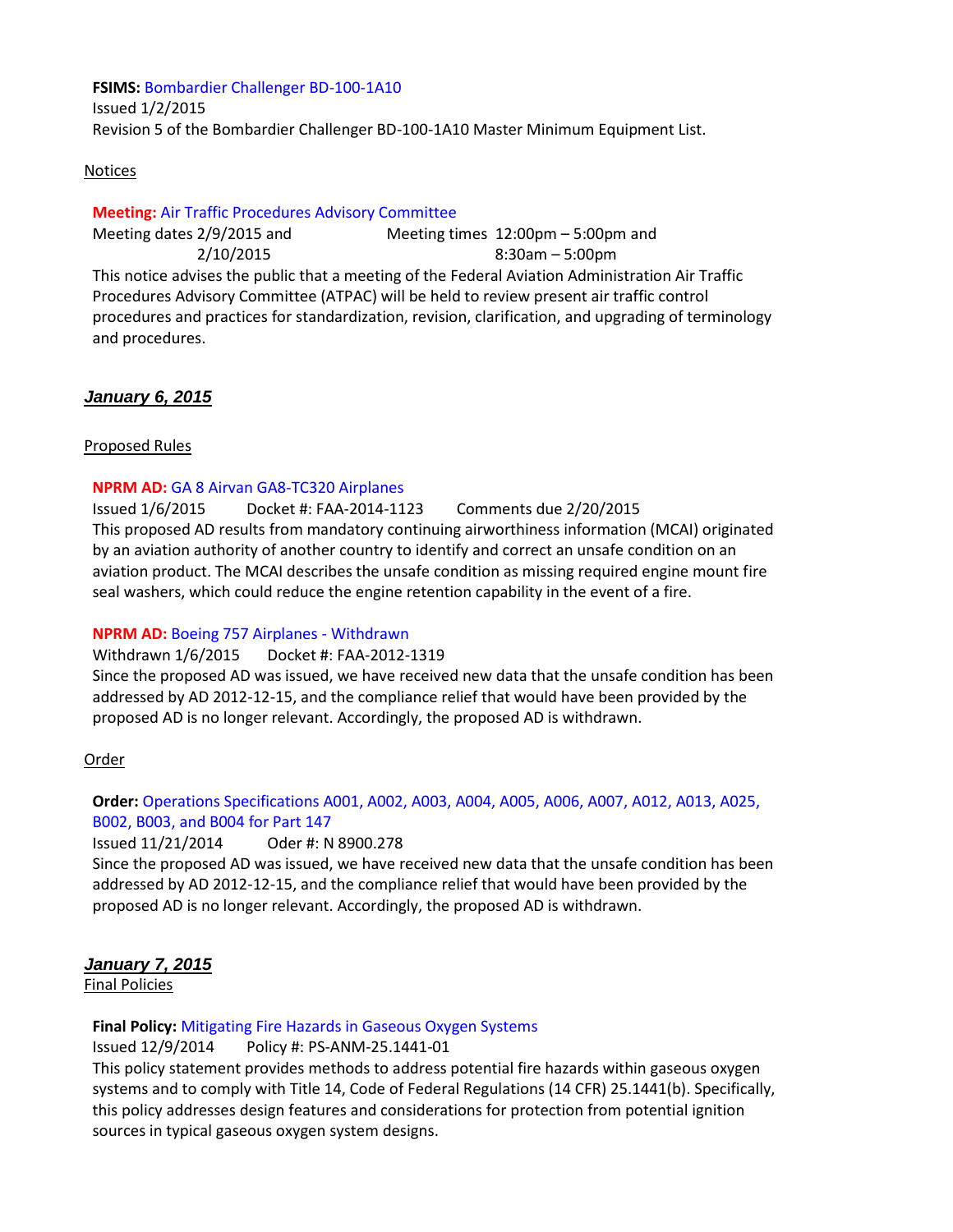## **Orders**

#### **Order:** [Northwest Mountain Region Local Coordinator Program](http://www.faa.gov/regulations_policies/orders_notices/index.cfm/go/document.information/documentID/1026586)

Issued 12/31/2014 Document #: NM 1100.8D Effective date 12/31/2014 This order describes policies and procedures for the Northwest Mountain Region Local Coordinator Program.

### Notices

# **Notice:** [Operations Specifications A001, A002, A003, A004, A005, A006, A007, A012, A013, A025,](http://www.faa.gov/regulations_policies/orders_notices/index.cfm/go/document.information/documentID/1026307)  [B002, B003, and B004 for Part 147](http://www.faa.gov/regulations_policies/orders_notices/index.cfm/go/document.information/documentID/1026307)

Issued 11/21/2014 Document #: N 8900.278 Cancellation date 11/21/2015 This notice provides an introduction of operations specifications (OpSpecs) to Title 14 of the Code of Federal Regulations (14 CFR) part 147 Aviation Maintenance Technician Schools (AMTS).

# **Notice:** [OpSpecs C050 and C067 for Part 129](http://www.faa.gov/regulations_policies/orders_notices/index.cfm/go/document.information/documentID/1026466)

Issued 12/17/2014 Document #: 8900.280 Cancellation date 12/17/2015 This notice provides revised guidance for Federal Aviation Administration (FAA) offices and inspectors with oversight responsibility for operators conducting airplane operations under Title 14 of the Code of Federal Regulations (14 CFR) part 129 within the United States. This notice decommissions all C050, Special Pilot-in-Command Qualification Airports, templates. This notice also amends all C067, Special Airplane Authorizations, Provisions, and Limitations for Certain Airports, templates.

### *January 8, 2015*

Rules

# **Final Rule:** [Safety Management Systems for Domestic, Flag, and Supplemental Operations](https://www.federalregister.gov/articles/2015/01/08/2015-00143/safety-management-systems-for-domestic-flag-and-supplemental-operations-certificate-holders) [Certificate Holders](https://www.federalregister.gov/articles/2015/01/08/2015-00143/safety-management-systems-for-domestic-flag-and-supplemental-operations-certificate-holders)

Issued 1/8/2015 Docket #: FAA-2009-0671 Effective date 3/9/2015 This final rule requires each air carrier operating under 14 CFR part 121 to develop and implement a safety management system (SMS) to improve the safety of its aviation-related activities.

#### Proposed Rule

#### **NPRM AD:** [Continental Motors, Inc. Reciprocating Engines](https://www.federalregister.gov/articles/2015/01/08/2015-00152/airworthiness-directives-continental-motors-inc-reciprocating-engines)

Issued 1/8/2015 Docket #: FAA-2012-0002 Comments due 2/23/2015 This supplemental NPRM (SNPRM) modifies the schedule for removal of the affected cylinder assemblies, adds that overhauled affected cylinder assemblies be removed within 80 hours, eliminates a reporting requirement, and removes the requirement for initial and repetitive inspections.

# **NPRM:** [Slot Management and Transparency for LaGuardia Airport, John F. Kennedy International](https://www.federalregister.gov/articles/2015/01/08/2014-30378/slot-management-and-transparency-for-laguardia-airport-john-f-kennedy-international-airport-and)  [Airport, and Newark Liberty International Airport](https://www.federalregister.gov/articles/2015/01/08/2014-30378/slot-management-and-transparency-for-laguardia-airport-john-f-kennedy-international-airport-and)

Issued 1/8/2015 Docket #: FAA-2014-1073 Comments due 4/8/2015 The FAA proposes to replace the Orders limiting scheduled operations at John F. Kennedy International Airport (JFK), limiting scheduled operations at Newark Liberty International Airport (EWR), and limiting scheduled and unscheduled operations at LaGuardia Airport (LGA).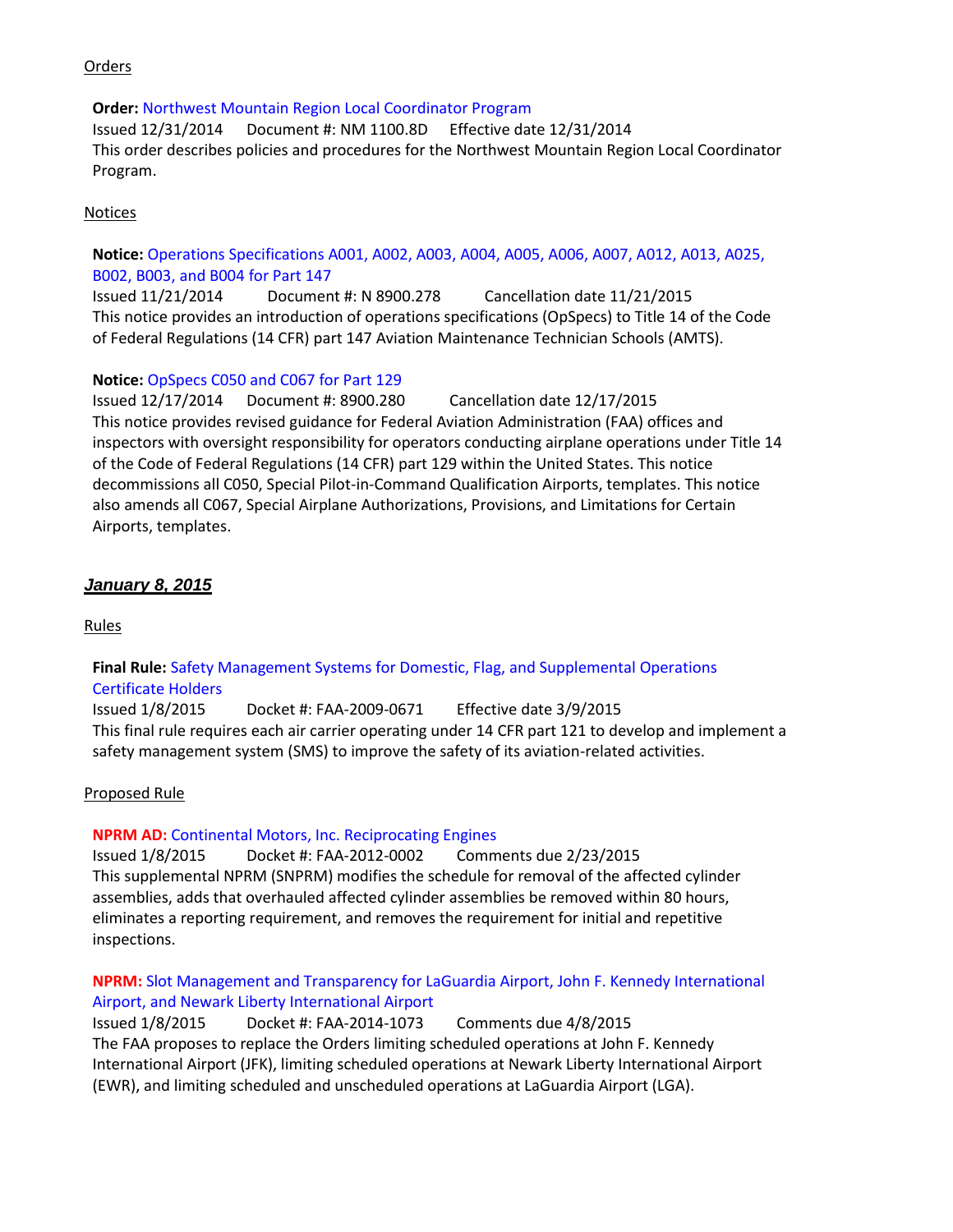#### Legal Interpretations

# **Legal Interpretation:** [Applicability of Part 101 to Ultralight Vehicles During Tethered Takeoff](http://www.faa.gov/about/office_org/headquarters_offices/agc/pol_adjudication/agc200/interpretations/data/interps/2015/Palmaz-US%20Hang%20Gliding%20&%20Paragliding%20Assoc%20-%20(2015)%20Legal%20Interpretation.pdf)

Issued 1/2/2015 Regulation #: 14 CFR parts 101 and 103

This letter responds to a request for a legal interpretation asking whether a "part 103 compliant unpowered ultralight vehicle" is required to operate under "part 101 during the takeoff phase of flight while towing to altitude."

## **Legal Interpretation:** [14 CFR § 21.50\(b\) Requirements Concerning Instructions for Continued](http://www.faa.gov/about/office_org/headquarters_offices/agc/pol_adjudication/agc200/interpretations/data/interps/2015/Oakley-Piedmont%20Propulsion%20Systems%20-%20(2015)%20Legal%20Interpretation.pdf) [Airworthiness \(ICA\)](http://www.faa.gov/about/office_org/headquarters_offices/agc/pol_adjudication/agc200/interpretations/data/interps/2015/Oakley-Piedmont%20Propulsion%20Systems%20-%20(2015)%20Legal%20Interpretation.pdf)

Issued 1/2/2015 Regulation #: 14 CFR § 21.50(b)

This legal interpretation responds to a question asking whether the provisions in 14 C.F.R. § 21.50(b) that require design approval holders (DAH) to furnish complete Instructions for Continued Airworthiness (ICA) to the owner of each type aircraft, engine, or propeller apply when the person seeking the ICA is "a Public Use operator of a FAA Type Certified aircraft, engine and/or propeller that has an airworthiness certificate."

### Flight Standards Information Management System (FSIMS)

# **FSIMS:** [Dassault Aviation DA-7X](http://fsims.faa.gov/PICDetail.aspx?docId=M%20DA-7X%20R8)

Issued 1/12/2015 Revision 8 of the Dassault Aviation DA-7X (Falcon 7X) Master Minimum Equipment List.

# **FSIMS:** [Beechcraft Corporation Model 90 Series](http://fsims.faa.gov/PICDetail.aspx?docId=M%20BE-65-90%20R12)

Issued 1/15/2015 Revision 12 of the Beechcraft Corporation Model 90 Series Master Minimum Equipment List.

# Orders

# **Order:** [Maintenance of the Micro-En Route Automated Radar Tracking System \(Micro-EARTS\)](http://www.faa.gov/regulations_policies/orders_notices/index.cfm/go/document.information/documentID/1026606)

Issued 12/18/2014 Document #: JO 6190.16F This document has been identified as Sensitive Unclassified Information (SUI) and designated as For Official Use Only (FOUO) per FAA Order 1600.75 by the originating office. The document's Office of Primary Responsibility (OPR) is AJE-221.

**Order:** [Maintenance of the Advanced Technologies and Oceanic Procedures \(ATOP\) System](http://www.faa.gov/regulations_policies/orders_notices/index.cfm/go/document.information/documentID/1026590) Issued 12/18/2014 Document #: JO 6110.13F This document's content can only be accessed from within the FAA network. The document's Office of Primary Responsibility (OPR) is AJE-221.

#### **Order:** [FAA Compliance and Enforcement Program \(with Change 7\)](http://www.faa.gov/regulations_policies/orders_notices/index.cfm/go/document.information/documentID/17213)

Issued 10/1/2007 Document #: 2150.3B Effective date 1/05/2015 This change to FAA Order 2150.3B, Compliance and Enforcement Program, implements a new decision process for informal actions for the Aircraft Certification Service (AIR).

#### Notices

# **Notice:** [Petitions for Exemption; Summary](https://www.federalregister.gov/articles/2015/01/08/2015-00046/petition-for-exemption-summary-of-petition-received-altavian-inc) – Altavian, Inc.

Issued 1/8/2015 Document #: 2015-00046 Comments due 1/28/2015 Petitioner seeks an exemption to commercially operate the Altavian Nova F6500 unmanned aircraft system for data collection, inspection, and monitoring, while having a maximum operating altitude of 1,200 feet above ground level.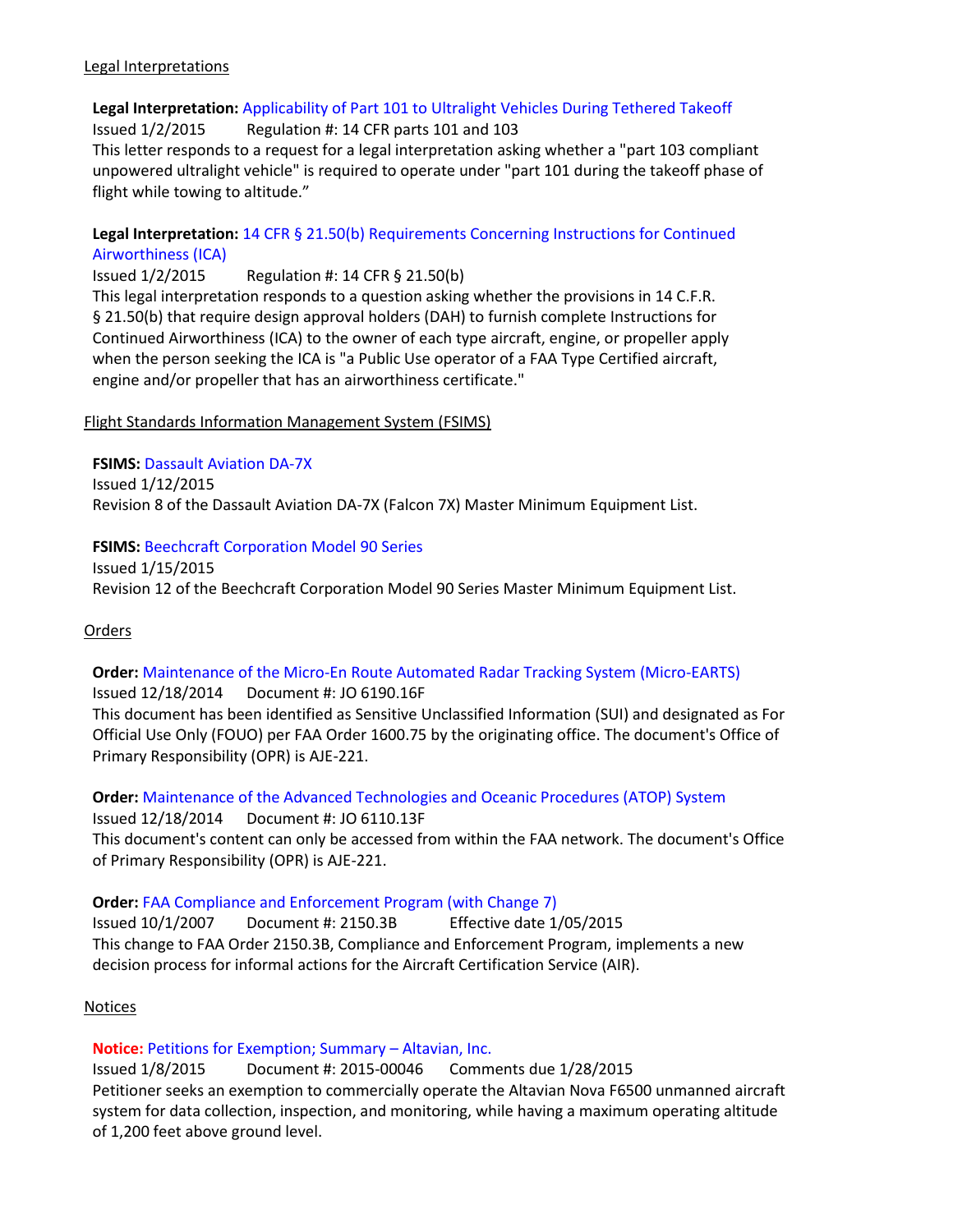#### **Notice:** [Petitions for Exemption; Summary](https://www.federalregister.gov/articles/2015/01/08/2015-00044/petition-for-exemption-summary-of-petition-received-bowhead-mission-solutions-llc) – Bowhead Mission Solutions, LLC.

Issued 1/8/2015 Document #: 2015-00044 Comments due 1/28/2015 Petitioner, operator of the small unmanned aircraft system Cinestar 8 Okto XL, would like an exemption to conduct aerial photography for the University of Nevada—Las Vegas' athletic department for activities at the Sam Boyd Stadium for major sporting events.

#### **Notice:** [Petitions for Exemption; Summary](https://www.federalregister.gov/articles/2015/01/08/2015-00045/petition-for-exemption-summary-of-petition-received-brandau-jerry) – Jerry Brandau

Issued 1/8/2015 Document #: 2015-00045 Comments due 1/28/2015 The petitioner is requesting relief to commercially operate its Phantom 2 Vision plus, small lightweight unmanned aircraft system (UAS), as an ultralight vehicle, for aerial photography, agriculture field inspection, and aerial property monitoring.

#### **Notice:** [Petitions for Exemption; Summary](https://www.federalregister.gov/articles/2015/01/08/2015-00048/petition-for-exemption-summary-of-petition-received-kansas-state-university) – Kansas State University

Issued 1/8/2015 Document #: 2015-00048 Comments due 1/28/2015 The petitioner is requesting relief to commercially operate its fixed wing small unmanned aircraft systems (sUAS), including the gas powered Penguin B at and below 1,200 feet above ground level, under controlled conditions in the National Airspace System for the purposes of flight training.

#### *January 9, 2015*

Flight Standards Information Management System (FSIMS)

**FSIMS:** SP [2.0 135C OP Flight Operations](http://fsims.faa.gov/PICDetail.aspx?docId=SP%202.0%20135C%20OP%207.0) Issued 1/2/2015 Revision 7.0 of Unscoped DCT Report

**FSIMS:** [SP 2.1 121A OP Training & Qualification](http://fsims.faa.gov/PICDetail.aspx?docId=SP%202.1%20121A%20OP%207.0) Issued 1/2/2015 Revision 7.0 of Unscoped DCT Report

**FSIMS:** [SP 2.1 135E OP Training & Qualification](http://fsims.faa.gov/PICDetail.aspx?docId=SP%202.1%20135E%20OP%205.0) Issued 1/2/2015 Revision 5.0 of Unscoped DCT Report

**FSIMS:** [SP 2.1 135B OP Training & Qualification](http://fsims.faa.gov/PICDetail.aspx?docId=SP%202.1%20135B%20OP%207.0) Issued 1/2/2015 Revision 7.0 of Unscoped DCT Report

**FSIMS:** [EP 4.5.5 145F AW Contract Work -](http://fsims.faa.gov/PICDetail.aspx?docId=EP%204.5.5%20145F%20AW%205.0) Certificated Issued 12/30/2014 Revision 5.0 of Unscoped DCT Report

**FSIMS:** [EP 4.5.5 145G AW Contract Work -](http://fsims.faa.gov/PICDetail.aspx?docId=EP%204.5.5%20145G%20AW%205.0) Certificated

Issued 12/30/2014 Revision 5.0 of Unscoped DCT Report

**FSIMS:** [EP 4.5.5 145H AW Contract Work -](http://fsims.faa.gov/PICDetail.aspx?docId=EP%204.5.5%20145H%20AW%203.0) Certificated Issued 12/30/2014 Revision 3.0 of Unscoped DCT Report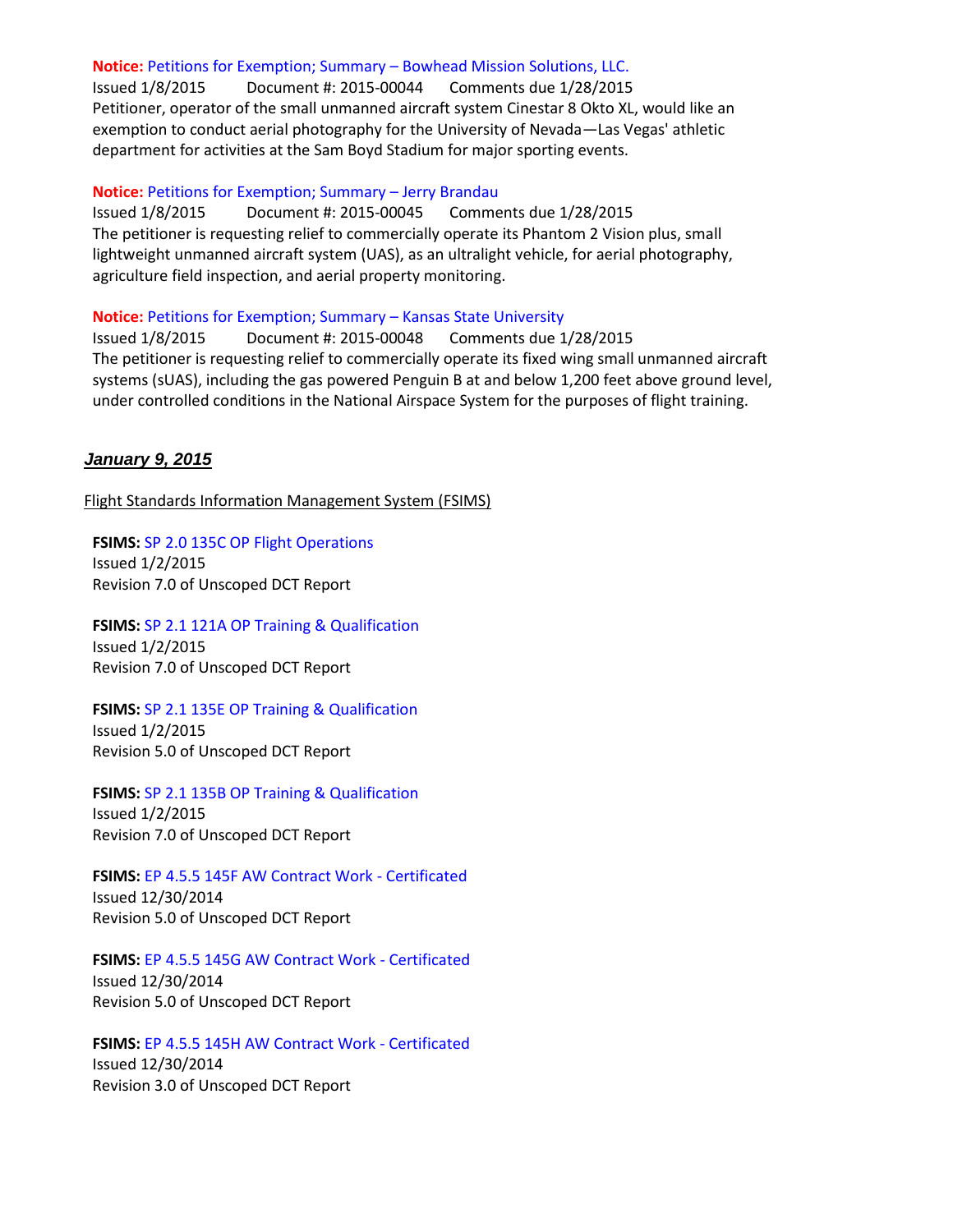**FSIMS:** [ED 4.6.2 121A AW Maintenance Special Emphasis Programs](http://fsims.faa.gov/PICDetail.aspx?docId=ED%204.6.2%20121A%20AW%204.0)

Issued 12/30/2014 Revision 4.0 of Unscoped DCT Report

**FSIMS:** [SP 4.0 145F AW Aircraft Technical Operations](http://fsims.faa.gov/PICDetail.aspx?docId=SP%204.0%20145F%20AW%209.0)

Issued 12/30/2014 Revision 9.0 of Unscoped DCT Report

**FSIMS:** [SP 4.0 145G AW Aircraft Technical Operations](http://fsims.faa.gov/PICDetail.aspx?docId=SP%204.0%20145G%20AW%207.0) Issued 12/30/2014 Revision 7.0 of Unscoped DCT Report

**FSIMS:** [SP 4.0 145H AW Aircraft Technical Operations](http://fsims.faa.gov/PICDetail.aspx?docId=SP%204.0%20145H%20AW%204.0)

Issued 12/30/2014 Revision 4.0 of Unscoped DCT Report

Orders

**Order:** [Interim Maintenance Task Guidance on Addition of AMR GEO \(PRN 133\)](http://www.faa.gov/regulations_policies/orders_notices/index.cfm/go/document.information/documentID/1026546) Issued 12/30/2014 Document #: JO 6882.28 This document's content can only be accessed from within the FAA network. The document's Office of Primary Responsibility (OPR) is AJW-14B.

# Notices

**Notice:** [Environmental Impact Statements: Proposed Airport, Angoon, AK](https://www.federalregister.gov/articles/2015/01/09/2015-00023/notice-of-availability-for-draft-environmental-impact-statement-draft-eis-draft-section-4f)

Issued 1/9/2015 Document #: 2015-00023 Comments due 3/11/2015 This notice advises the public that a Draft EIS for the proposed airport in Angoon has been prepared and is available for public review and comment.

# **Notice:** [ATO Mission Support Services, Aeronautical Information Management Directorate and](http://www.faa.gov/regulations_policies/orders_notices/index.cfm/go/document.information/documentID/1026306)  [AeroNav Products Directorate Merger](http://www.faa.gov/regulations_policies/orders_notices/index.cfm/go/document.information/documentID/1026306)

Issued 12/12/2014 Document #: JO 1100.353 This notice announces the merger of the Aeronautical Information Management (AJV-2) and the AeroNav Products (AJV-3) Directorates within ATO Mission Support Services into a single Aeronautical Information Services (AJV-5) Directorate.

# *January 12, 2015*

Legal Interpretations

**Legal Interpretation:** [Solo endorsement requirements](http://www.faa.gov/about/office_org/headquarters_offices/agc/pol_adjudication/agc200/interpretations/data/interps/2015/Beard%20-%20(2015)%20Legal%20Interpretation.pdf)

Issued 1/9/2015 Regulation/Order #: 14 CFR 61.31(d) This legal interpretation responds to several questions regarding solo endorsements required to act as pilot in command of an aircraft for which a pilot does not hold the appropriate category and/or class ratings.

**Legal Interpretation:** [American Airlines/US Airways Single Operating Certificate](http://www.faa.gov/about/office_org/headquarters_offices/agc/pol_adjudication/agc200/interpretations/data/interps/2015/Heil-American%20Airlines%20-%20(2015)%20Legal%20Interpretation.pdf)

Issued 1/9/2015 Regulation/Order #: 14 CFR part 119 This legal interpretation responds to a request to allow American Airlines to include, on a temporary basis, both "American Airlines" ("AA") and "US Airways" ("US") on the American Air Carrier Certificate AALA025A at the time of single operating certificate (SOC) authorization.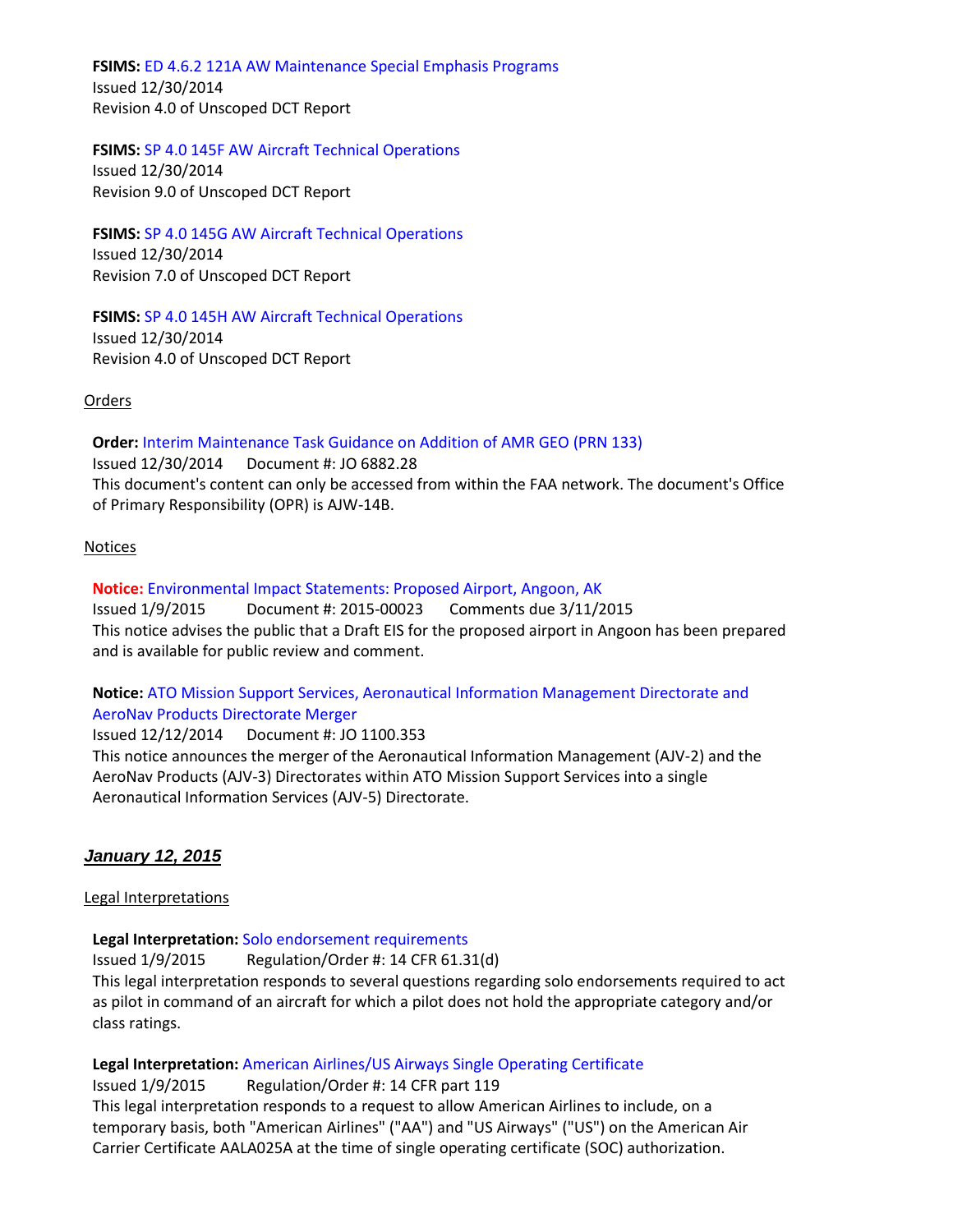### Flight Standards Information Management System (FSIMS)

#### **FSIMS:** [Embraer EMB-550](http://fsims.faa.gov/PICDetail.aspx?docId=FSB%20EMB-550)

Issued 1/12/2015 Original Embraer EMB-550 Master Minimum Equipment List.

### **FSIMS:** [Boeing B-717](http://fsims.faa.gov/PICDetail.aspx?docId=M%20B-717%20R10)

Issued 1/16/2015 Revision 10 of the Boeing B-717 Master Minimum Equipment List.

#### Notices

**Notice:** [Notice of Passenger Facility Charge \(PFC\) Approvals and Disapprovals](https://www.federalregister.gov/articles/2015/01/12/2015-00251/notice-of-passenger-facility-charge-pfc-approvals-and-disapprovals) Issued 1/12/2015 Document #: 2015-00251 Effective date 6/1/2015 Monthly Notice Of Pfc Approvals And Disapprovals. In December 2014, There Were Six Applications Approved.

### **Notice:** [Agency Information Collection Activities: Reduced Vertical Separation Minimum](https://www.federalregister.gov/articles/2015/01/12/2015-00255/agency-information-collection-activities-requests-for-comments-clearance-of-renewed-approval-of)

Issued 1/12/2015 Document #: 2015-00255 Comments due 2/11/2015 This document describes and solicits comments on a request to renew information collection activity concerning reduced vertical separation minimums that the FAA has submitted to the OMB.

# *January 13, 2015*

Rule

# **Final Rule:** [Safety Management Systems for Domestic, Flag, and Supplemental Operations](https://www.federalregister.gov/articles/2015/01/13/C1-2015-00143/safety-management-systems-for-domestic-flag-and-supplemental-operations-certificate-holders)  [Certificate Holders: Correction](https://www.federalregister.gov/articles/2015/01/13/C1-2015-00143/safety-management-systems-for-domestic-flag-and-supplemental-operations-certificate-holders)

Issued 1/13/2015 Docket #: FAA-2009-0671 § 5.1 [Corrected]. On page 1326, in § 5.1, in the second column, in the second line from the top, "January 8, 2018" should read "March 9, 2018".

# Proposed Rule

# **NPRM:** [Reciprocal Waivers of Claims for Licensed or Permitted Launch and Reentry Activities](https://www.federalregister.gov/articles/2015/01/13/2015-00252/reciprocal-waivers-of-claims-for-licensed-or-permitted-launch-and-reentry-activities)

Issued 1/13/2015 Docket #: FAA-2014-1012 Comments due 3/16/2015 The FAA proposes to amend the reciprocal waivers of claims regulations so that customers would waive claims against all the customers involved in a launch or reentry, including those signing a different set of reciprocal waivers.

#### Advisory Circular

#### **AC:** [Air Carrier Pilot Remedial Training and Tracking Program](http://www.faa.gov/regulations_policies/advisory_circulars/index.cfm/go/document.information/documentID/1026589)

# Issued 12/30/2014 Document #: AC 121-39

This advisory circular (AC) presents guidelines for developing and implementing remedial training and tracking of pilots. These guidelines apply to certificate holders conducting operations under Title 14 of the Code of Federal Regulations (14 CFR) part 121.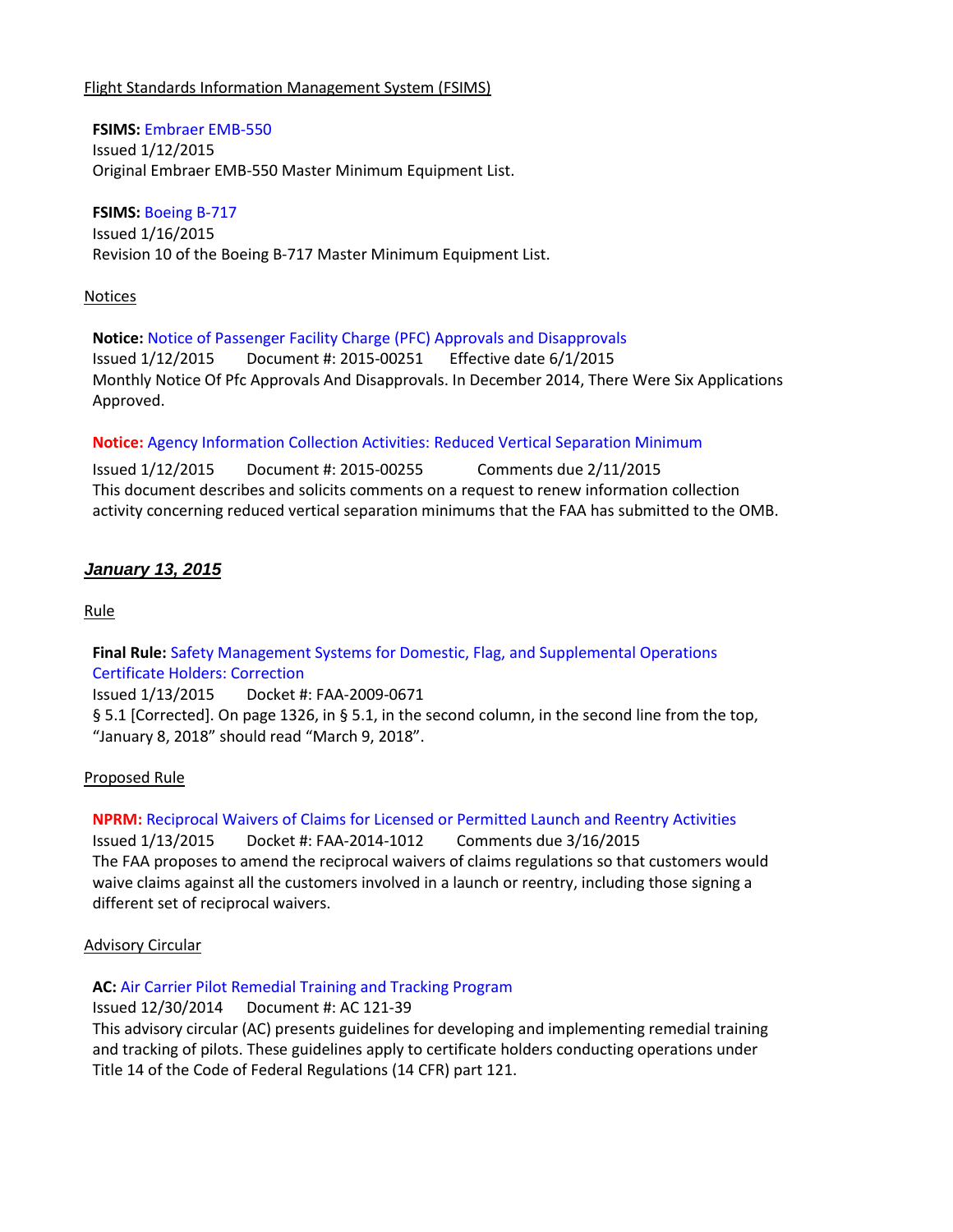# **FSIMS:** Safety Management Systems (SMS) – [Approval of Part 121 Certificate Holders' SMS](http://fsims.faa.gov/PICDetail.aspx?docId=N%208900.281)  [Implementation Plans](http://fsims.faa.gov/PICDetail.aspx?docId=N%208900.281)

### Effective date 1/8/2015 Cancellation date 1/8/2016

This notice provides guidance for Federal Aviation Administration (FAA) Flight Standards Service (AFS) personnel on the approval of Title 14 of the Code of Federal Regulations (14 CFR) part [121](javascript:openPage() certificate holders' Safety Management System (SMS) implementation plans, as required by 14 CFR part 5, § 5.1(b) and (c).

### **FSIMS: [Description and Methods](http://fsims.faa.gov/PICDetail.aspx?docId=8900.1,Vol.17,Ch3,Sec1)**

#### Issued 1/8/2015

This chapter provides guidance for Federal Aviation Administration (FAA) Flight Standards Service (AFS) personnel on the continuous oversight of a Title 14 of the Code of Federal Regulations (14 CFR) part 121 certificate holder's Safety Management System (SMS).

#### **FSIMS: [Description and Methods](http://fsims.faa.gov/PICDetail.aspx?docId=8900.1,Vol.17,Ch2,Sec1)**

#### Issued 1/8/2015

This chapter provides guidance for Federal Aviation Administration (FAA) Flight Standards Service (AFS) personnel on the acceptance of Title 14 of the Code of Federal Regulations (14 CFR) part [121](javascript:openPage() certificate holders' Safety Management Systems (SMS), as required by 14 CFR part 5, §§ 5.1(a) and 5.3(a).

### **FSIMS:** [Safety Management System](http://fsims.faa.gov/PICDetail.aspx?docId=8900.1,Vol.17,Ch1,Sec1) – Overview

#### Issued 1/8/2015

This volume provides guidance for Federal Aviation Administration (FAA) Flight Standards Service (AFS) personnel on the acceptance and continued oversight of Title 14 of the Code of Federal Regulations (14 CFR) part 121 certificate holders' Safety Management Systems (SMS) as required by 14 CFR part 5, § 5.1(a).

#### **Notices**

**Notice:** [REMOVALS AND ADDITIONS PER ORDER 7340.2, CONTRACTIONS, CHAPTER 3, SECTION 4](http://www.faa.gov/regulations_policies/orders_notices/index.cfm/go/document.information/documentID/1026667) Issued 1/13/2015 Document #: JO 7340.346 This document's content is not currently available.

**Notice:** [ADDITIONS PER ORDER 7340.2, CONTRACTIONS, CHAPTER 3, SECTIONS 1, 2, 3, 4](http://www.faa.gov/regulations_policies/orders_notices/index.cfm/go/document.information/documentID/1026666) Issued 1/13/2015 Document #: JO 7340.345

This document's content is not currently available.

# *January 14, 2015*

#### Advisory Circular

**AC:** [Safety Management Systems for Aviation Service Providers](http://www.faa.gov/regulations_policies/advisory_circulars/index.cfm/go/document.information/documentID/1026670)

Issued 1/8/2015 Document #: AC 120-92B This document provides a description of regulatory requirements, guidance, and methods of developing and implementing an SMS.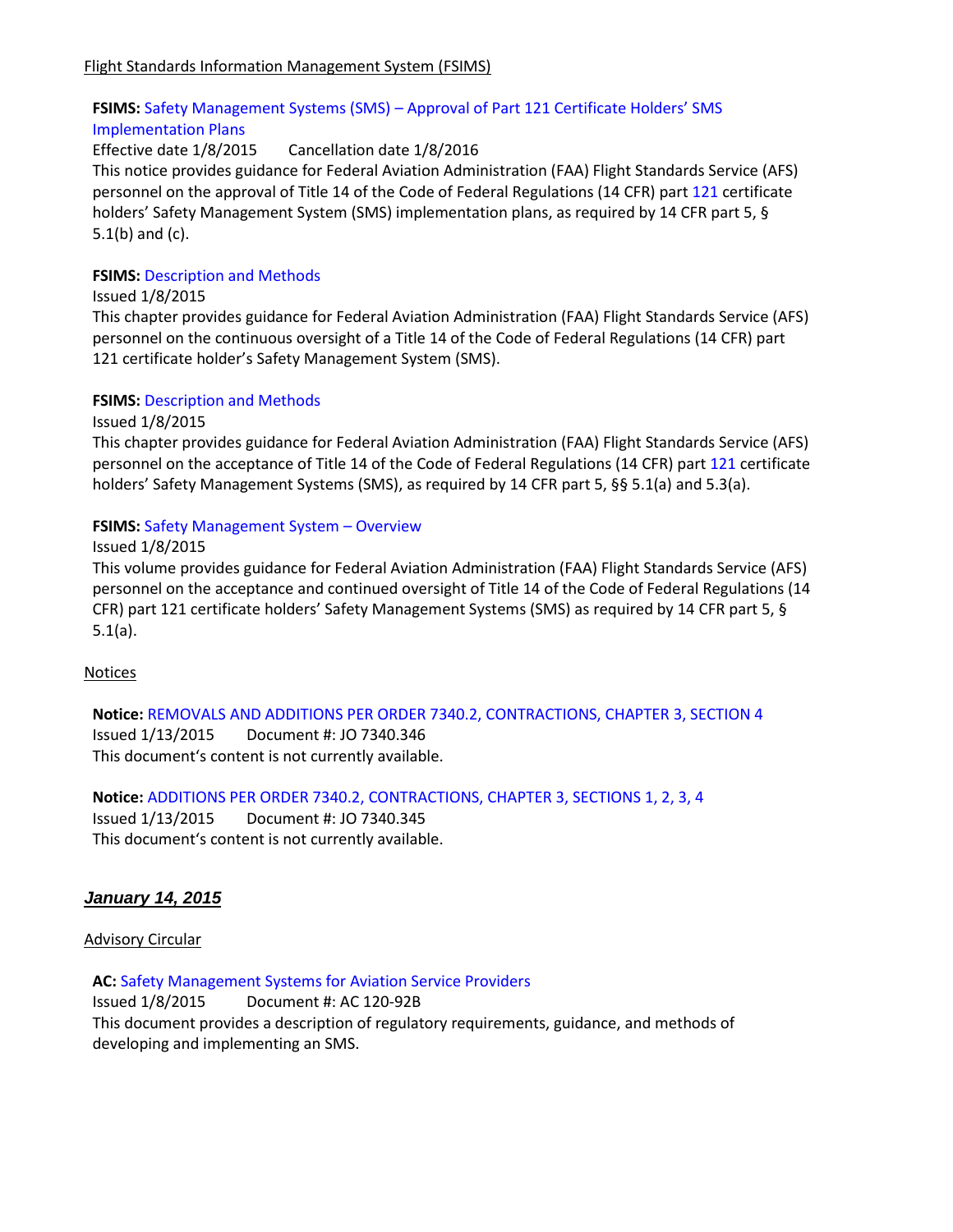#### Flight Standards Information Management System (FSIMS)

**FSIMS:** [EP 4.2.7 145H AW Air Carrier and Air Operator Requirements](http://fsims.faa.gov/PICDetail.aspx?docId=EP%204.2.7%20145H%20AW%207.0) Issued 1/8/2015 Revision 7.0 of the Unscoped DCT Report

**FSIMS:** [EP 4.2.7 145F AW Air Carrier and Air Operator Requirements](http://fsims.faa.gov/PICDetail.aspx?docId=EP%204.2.7%20145F%20AW%2010.0) Issued 1/8/2015 Revision 10.0 of the Unscoped DCT Report

**FSIMS:** [EP 4.2.7 145G AW Air Carrier and Air Operator Requirements](http://fsims.faa.gov/PICDetail.aspx?docId=EP%204.2.7%20145G%20AW%2010.0) Issued 1/8/2015 Revision 10.0 of the Unscoped DCT Report

**FSIMS:** [ED 4.2.7 145H AW Air Carrier and Air Operator Requirements](http://fsims.faa.gov/PICDetail.aspx?docId=ED%204.2.7%20145H%20AW%204.0-) Issued 1/8/2015 Revision 4.0 of the Unscoped DCT Report

**FSIMS:** [ED 4.2.7 145G AW Air Carrier and Air Operator Requirements](http://fsims.faa.gov/PICDetail.aspx?docId=ED%204.2.7%20145G%20AW%205.0) Issued 1/8/2015 Revision 5.0 of the Unscoped DCT Report

**FSIMS:** [ED 4.2.7 145F AW Air Carrier and Air Operator Requirements](http://fsims.faa.gov/PICDetail.aspx?docId=ED%204.2.7%20145F%20AW%205.0) Issued 1/8/2015 Revision 5.0 of the Unscoped DCT Report

**FSIMS:** [SP 4.5 121A AW Maintenance Facilities/Providers](http://fsims.faa.gov/PICDetail.aspx?docId=SP%204.5%20121A%20AW%205.0) Issued 1/9/2015 Revision 5.0 of the Unscoped DCT Report

FSIMS: [ED 1.1.2 121A OP Safety Program \(Ground and Flight\)](http://fsims.faa.gov/PICDetail.aspx?docId=ED%201.1.2%20121A%20OP%203.0) Issued 1/9/2015 Revision 3.0 of the Unscoped DCT Report

#### **Notices**

**Notice:** Safety Management Systems (SMS) ) – [Approval of Part 121 Certificate Holders' SMS](http://www.faa.gov/regulations_policies/orders_notices/index.cfm/go/document.information/documentID/1026568)  [Implementation Plans](http://www.faa.gov/regulations_policies/orders_notices/index.cfm/go/document.information/documentID/1026568)

Issued 1/8/2015 Document #: 8900.281 This notice provides guidance for Federal Aviation Administration (FAA) Flight Standards Service (AFS) personnel on the approval of Title 14 of the Code of Federal Regulations (14 CFR) part 121 certificate holders' Safety Management System (SMS) implementation plans, as required by 14 CFR part 5, § 5.1(b) and (c).

**Notice:** [Cancellation of Center Weather Service Unit \(CWSU\) Order 7210.38](http://www.faa.gov/regulations_policies/orders_notices/index.cfm/go/document.information/documentID/1025946) Issued 1/13/2015 Document #: JO 7210.877 Effective date 2/12/2015 This Notice cancels Order FAAO 7210.38A, Center Weather Service Unit (CWSU).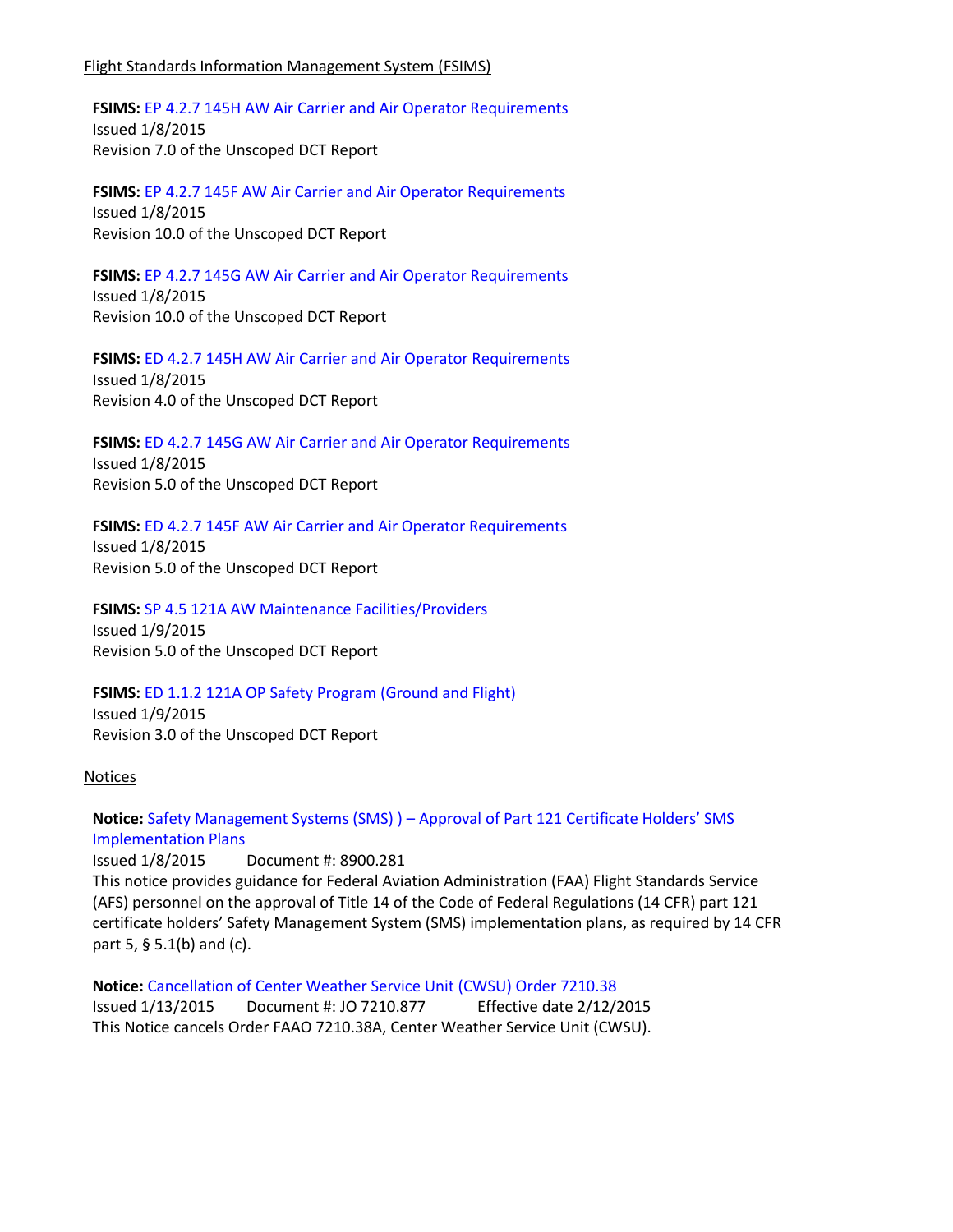### **Meeting:** [Twenty Third Meeting: RTCA Special Committee 217-Aeronautical Databases Joint With](https://www.federalregister.gov/articles/2015/01/14/2015-00469/twenty-third-meeting-rtca-special-committee-217-aeronautical-databases-joint-with-eurocae)  [EUROCAE WG-44-Aeronautical Databases](https://www.federalregister.gov/articles/2015/01/14/2015-00469/twenty-third-meeting-rtca-special-committee-217-aeronautical-databases-joint-with-eurocae)

Meeting dates 3/2/2015 to 3/6/2015 Meeting times 9:00am – 5:00pm

This notice advises the public of a meeting of RTCA Special Committee 217—Aeronautical Databases being held jointly with EUROCAE WG-44—Aeronautical Databases hosted by Honeywell's Prague facility.

# *January 15, 2015*

Rules

### **AD:** [Airbus EC155B1 and AS 365 N3 Helicopters](https://www.federalregister.gov/articles/2015/01/15/2015-00543/airworthiness-directives-airbus-helicopters-previously-eurocopter-france)

Issued 1/15/2015 Docket #: FAA-2014-1058 Effective date 1/30/2015 This AD requires revising the Rotorcraft Flight Manual (RFM) to prohibit using the autopilot coupled with a Localizer/Instrument Landing System (LOC/ILS) or Very High Frequency Omnidirectional Range (VOR) approach.

### **AD:** [Bombardier BD-700-1A10 Airplanes](https://www.federalregister.gov/articles/2015/01/15/2014-30919/airworthiness-directives-bombardier-inc-airplanes)

Issued 1/15/2015 Docket #: FAA-2014-0582 Effective date 2/19/2015 This AD supersedes AD 2014-03-05 and adds airplanes to the applicability and continues to require modification of the air data probes and sensors.

### **Final Rule:** [Aviation Training Device Credit for Pilot Certification; Withdrawal](https://www.federalregister.gov/articles/2015/01/15/2015-00553/aviation-training-device-credit-for-pilot-certification-withdrawal)

Issued 1/15/2015 Docket #: FAA-2014-0987 Effective date 1/15/2015 The FAA is withdrawing a direct final rule regarding aviation training devices published December 3, 2014. That rule would have relieved burdens on pilots seeking to obtain aeronautical experience for an instrument rating by increasing the allowed use of aviation training devices. The FAA received adverse comments to the direct final rule and, thus, is withdrawing the direct final rule.

### **Final Rule:** [Standard Instrument Approach Procedures, and Takeoff Minimums and Obstacle](https://www.federalregister.gov/articles/2015/01/15/2014-30840/standard-instrument-approach-procedures-and-takeoff-minimums-and-obstacle-departure-procedures)  Departure [Procedures; Miscellaneous Amendments](https://www.federalregister.gov/articles/2015/01/15/2014-30840/standard-instrument-approach-procedures-and-takeoff-minimums-and-obstacle-departure-procedures)

Issued 1/15/2015 Document #: 2014-30840 Effective date 1/15/2015 This rule amends, suspends, or revokes Standard Instrument Approach Procedures (SIAPs) and associated Takeoff Minimums and Obstacle Departure Procedures for operations at certain airports.

### **Final Rule:** [Standard Instrument Approach Procedures, and Takeoff Minimums and Obstacle](https://www.federalregister.gov/articles/2015/01/15/2014-30843/standard-instrument-approach-procedures-and-takeoff-minimums-and-obstacle-departure-procedures)  [Departure Procedures; Miscellaneous Amendments](https://www.federalregister.gov/articles/2015/01/15/2014-30843/standard-instrument-approach-procedures-and-takeoff-minimums-and-obstacle-departure-procedures)

Issued 1/15/2015 Document #: 2014-30843 Effective date 1/15/2015 This rule amends, suspends, or revokes Standard Instrument Approach Procedures (SIAPs) and associated Takeoff Minimums and Obstacle Departure Procedures for operations at certain airports.

### **Final Rule:** [Standard Instrument Approach Procedures, and Takeoff Minimums and Obstacle](https://www.federalregister.gov/articles/2015/01/15/2014-30844/standard-instrument-approach-procedures-and-takeoff-minimums-and-obstacle-departure-procedures)  [Departure Procedures; Miscellaneous Amendments](https://www.federalregister.gov/articles/2015/01/15/2014-30844/standard-instrument-approach-procedures-and-takeoff-minimums-and-obstacle-departure-procedures)

Issued 1/15/2015 Document #: 2014-30844 Effective date 1/15/2015 This rule amends, suspends, or revokes Standard Instrument Approach Procedures (SIAPs) and associated Takeoff Minimums and Obstacle Departure Procedures for operations at certain airports.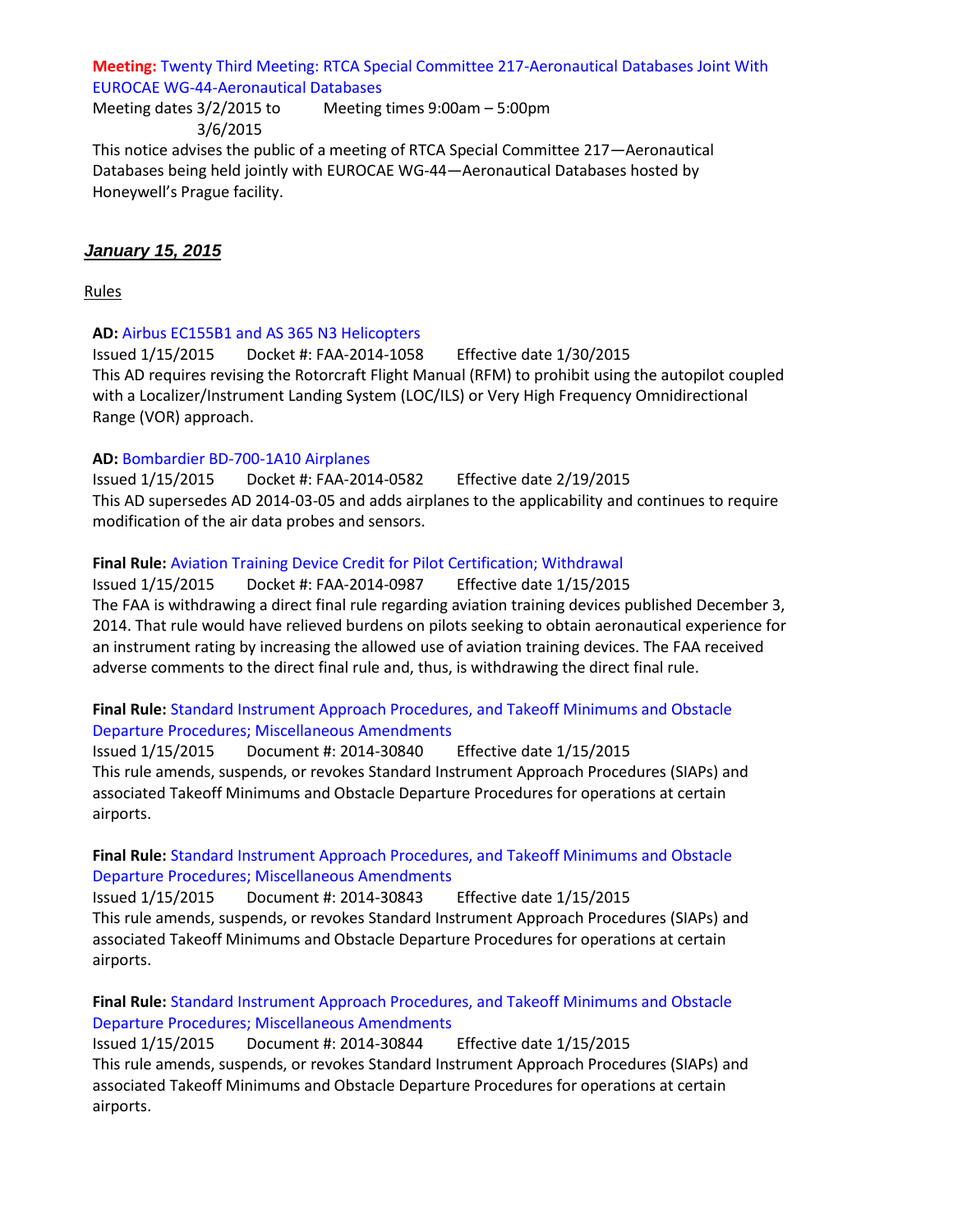# **Final Rule:** [Standard Instrument Approach Procedures, and Takeoff Minimums and Obstacle](https://www.federalregister.gov/articles/2015/01/15/2014-30838/standard-instrument-approach-procedures-and-takeoff-minimums-and-obstacle-departure-procedures)  [Departure Procedures; Miscellaneous Amendments](https://www.federalregister.gov/articles/2015/01/15/2014-30838/standard-instrument-approach-procedures-and-takeoff-minimums-and-obstacle-departure-procedures)

Issued 1/15/2015 Document #: 2014-30838 Effective date 1/15/2015 This rule amends, suspends, or revokes Standard Instrument Approach Procedures (SIAPs) and associated Takeoff Minimums and Obstacle Departure Procedures for operations at certain airports.

### Flight Standards Service Information for Operators (InFO)

**InFO:** [Fatigue Education and Awareness Training Programs Required by Title 14 of the Code of](http://www.faa.gov/other_visit/aviation_industry/airline_operators/airline_safety/info/all_infos/media/2015/InFO15001.pdf)  [Federal Regulations \(14 CFR\) Part 117, § 117.9](http://www.faa.gov/other_visit/aviation_industry/airline_operators/airline_safety/info/all_infos/media/2015/InFO15001.pdf) Issued 1/14/2015 InFO #: 15001 This InFO reminds part 121 certificate holders conducting operations under part 117 that the

deadline for initial Federal Aviation Administration (FAA) approval of the certificate holder's fatigue education and awareness training program is January 31, 2015.

### Flight Standards Information Management System (FSIMS)

#### **FSIMS:** [Embraer EMB-550](http://fsims.faa.gov/PICDetail.aspx?docId=M%20EMB-550%20Rev%200)

Issued 1/20/2015 Revision 0 of the Embraer EMB-550 Master Minimum Equipment List.

# *January 16, 2015*

#### **Notices**

# **Notice:** [Practice Regarding Proposed Airline Mergers and Acquisitions](https://www.federalregister.gov/articles/2015/01/16/2015-00599/us-department-of-transportation-notice-of-practice-regarding-proposed-airline-mergers-and)

Issued 1/16/2015 Document #: 2015-00599

This notice explains the U.S. Department of Transportation's (DOT) authorities and practice in the areas of proposed airline mergers and acquisitions.

#### **Meeting:** [Intelligent Transportation Systems Program Advisory Committee](https://www.federalregister.gov/articles/2015/01/16/2015-00589/intelligent-transportation-systems-program-advisory-committee-notice-of-meeting)

Meeting date 2/4/2015 and Meeting times 8:00am - 5:00pm EST and 2/5/2015 8:00am – 4:00pm EST This notice advises the public that the Intelligent Transportation Systems (ITS) Program Advisory Committee (ITSPAC) will hold a meeting in the Potomac Ballroom Salon F of the Crystal City Marriott at Reagan National Airport, 1999 Jefferson Davis Highway, Arlington, VA.

# *January 20, 2015*

**Notices** 

**Notice:** [Aviation Rulemaking Advisory Committee-New Task](https://www.federalregister.gov/articles/2015/01/20/2015-00749/aviation-rulemaking-advisory-committee-new-task)

Issued 1/20/2015 Document #: 2015-00749

This notice informs the public of a continuation to a previous ARAC activity, reinstates the Materials Flammability Working Group, and does not solicit membership.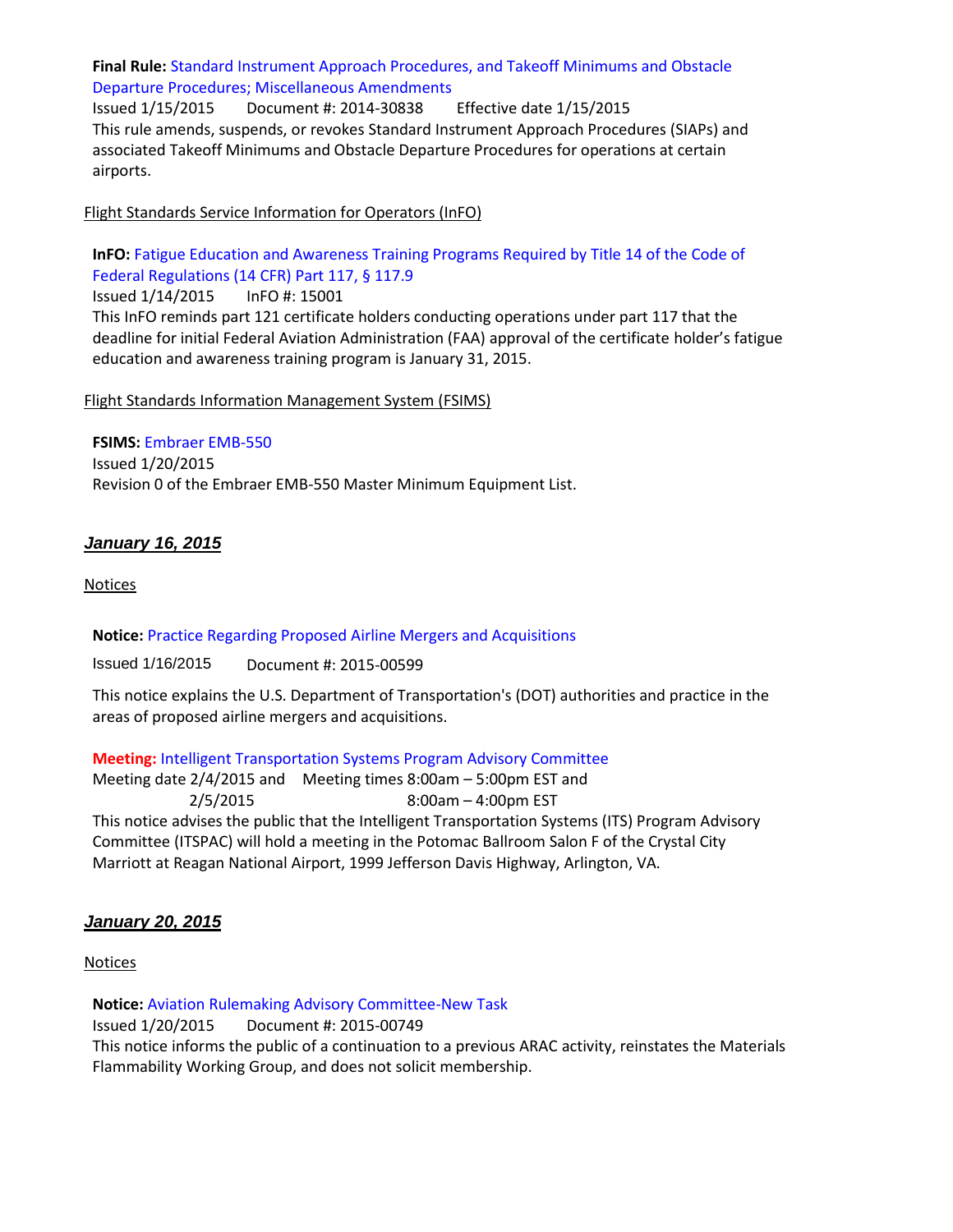#### **Notice:** [Procedures for Requesting Air Traffic Data under the Pilot's Bill of Rights](https://www.federalregister.gov/articles/2015/01/20/2015-00791/procedures-for-requesting-air-traffic-data-under-the-pilots-bill-of-rights)

Issued 1/20/2015 Document #: 2015-00791 Effective date 2/17/2015 This notice advises the public that the FAA is taking down the "Pilot's Bill of Rights" hyperlink on the FAA Internet Web page (www.faa.gov/pilots) and the email address AirmenDataRequest@faa.gov for processing requests for air traffic data under the Pilot's Bill of Rights (PBR), Pub. L. 112-153 (Aug. 3, 2012). Individuals entitled to access or otherwise obtain air traffic data under the PBR should direct such requests to the FAA investigator that provided them with the written notification of investigation.

#### **Notice:** [Petitions for Exemption; Summary](https://www.federalregister.gov/articles/2015/01/20/2015-00752/petition-for-exemption-summary-of-petition-received) – Airbus SAS

Issued 1/20/2015 Document #: 2015-00752 Comments due 2/9/2015 The petitioner seeks a time-limited exemption from the requirements of 14 CFR §§ 25.981(a)(3) Amendment 25-125, and 25.901(c) Amendment 25-126, to allow time for necessary design changes of the center wing tank fuel system wiring and fuel pump ground fault protection on A330-300 model airplanes in order to reach full compliance with these requirements and allow on-schedule delivery to its launch customer in the United States.

#### **Notice:** [Petitions for Exemption; Summary](https://www.federalregister.gov/articles/2015/01/20/2015-00746/petition-for-exemption-summary-of-petition-received-freight-runners-express) – Freight Runners Express, Inc.

Issued 1/20/2015 Document #: 2015-00746 Comments due 2/9/2015 Petitioner requests relief to operate under § 121.571 in lieu of § 135.117 when conducting passenger carrying operations under part 135 in aircraft with more than 19 seats installed.

#### **Notice:** [Petitions for Exemption; Summary](https://www.federalregister.gov/articles/2015/01/20/2015-00747/petition-for-exemption-summary-of-petition-received-freight-runners-express) – Freight Runners Express, Inc.

Issued 1/20/2015 Document #: 2015-00747 Comments due 2/9/2015 Petitioner requests relief to operate its Embraer EMB-120 aircraft configured with more than 19 passenger seats without a flight attendant on board when it is not carrying passengers.

#### **Notice:** [Petitions for Exemption; Summary](https://www.federalregister.gov/articles/2015/01/20/2015-00748/petition-for-exemption-summary-of-petition-received) – John Lee

Issued 1/20/2015 Document #: 2015-00748 Comments due 2/9/2015 Petitioner seeks relief to conduct training, evaluation, and proficiency checks in a simulator not covered by an approved part 142 training program.

#### **Notice:** [Petitions for Exemption; Summary](https://www.federalregister.gov/articles/2015/01/20/2015-00750/petition-for-exemption-summary-of-petition-received-sterling-aviation) – Sterling Aviation, LLC

Issued 1/20/2015 Document #: 2015-00750 Comments due 2/9/2015 Landmark Aviation Inc. is seeking relief from the regulatory requirements under 14 CFR part 120 to maintain and administer separate drug and alcohol testing programs for five of its part 135 operations. Specifically, Sterling Aviation (the petitioner) requests relief from the requirement to conduct pre-employment testing, random testing accounting, education and training for safetysensitive employees that are currently included in the FAA-mandated drug and alcohol testing programs for Sterling Aviation; Piedmont Hawthorne Aviation LLC; Galvin Flying Service, Inc; Midlantic Jet Charters Inc.; and Daedalus Inc. Sterling Aviation anticipates the issuance of a single operating certificate for the merger of the above listed part 135 certificate operations and requests to operate the drug and alcohol testing programs in unison prior to the single operating certificate issuance.

#### **Notice:** [Petitions for Exemption; Summary](https://www.federalregister.gov/articles/2015/01/20/2015-00751/petition-for-exemption-summary-of-petition-received) – The Boeing Company

Issued 1/20/2015 Document #: 2015-00751 Comments due 2/9/2015 The Boeing Company is petitioning for an amendment and time extension of the current timelimited partial exemption No. 10767, which is effective through May 16, 2016, as it applies to Models 767-300 and 767-300F airplanes through the end of 2019. If granted, the amended exemption would provide relief through the end of the currently anticipated 767-300 and 767-300F production.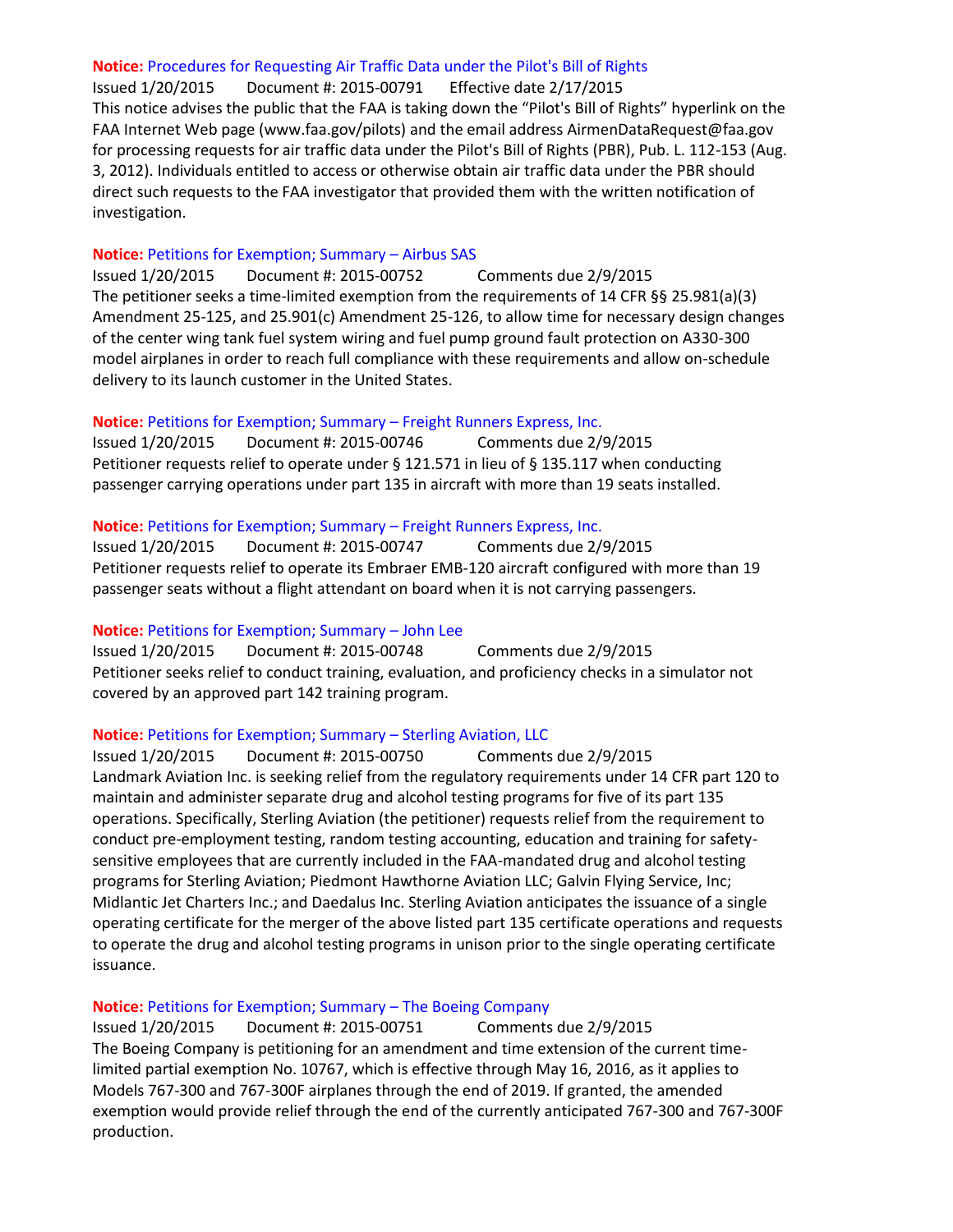# *January 21, 2015*

Rules

#### **AD:** [Airbus A318, A319, A320, and A321 Airplanes](https://www.federalregister.gov/articles/2015/01/21/2014-30916/airworthiness-directives-airbus-airplanes)

Issued 1/21/2015 Docket #: FAA-2014-0526 Effective date 2/25/2015 This AD requires revising the maintenance or inspection program to incorporate more restrictive maintenance requirements and airworthiness limitations.

#### **AD:** ATR—[GIE Avions de Transport Régional ATR42-500 and ATR72-212A Airplanes](https://www.federalregister.gov/articles/2015/01/21/2014-30914/airworthiness-directives-atr-gie-avions-de-transport-rgional-airplanes)

Issued 1/21/2015 Docket #: FAA-2014-0530 Effective date 2/25/2015 This AD requires a detailed inspection for damage or incorrect routing of the bonding lead routing above the 120VU shelf, and if any damage or incorrect routing is found, repairing damage or modifying the bonding lead routing.

#### **AD:** [Dassault Fan Jet Falcon and Fan Jet Falcon Series C, D, E, F, and G Airplanes](https://www.federalregister.gov/articles/2015/01/21/2014-30917/airworthiness-directives-dassault-aviation-airplanes)

Issued 1/21/2015 Docket #: FAA-2014-0626 Effective date 2/25/2015 This AD requires revising the maintenance or inspection program, as applicable, to incorporate a new airworthiness limitations section.

Legal Interpretations

#### **Legal Interpretation:** [FDP Extensions and Cumulative Limits](http://www.faa.gov/about/office_org/headquarters_offices/agc/pol_adjudication/agc200/interpretations/data/interps/2015/Wykoff_ALPAI%20-%20(2015)%20Legal%20Interpretation.pdf)

Issued 1/21/2015 Regulation #: 14 C.F.R §§ 117.19 and 117.23 This legal interpretation responds to a request for interpretation concerning a number of questions relating to flight duty period (FDP) extensions under 14 C.F .R. § 117 .19 and the cumulative limitations in § 117.23.

#### Flight Standards Information Management System (FSIMS)

#### **FSIMS:** [ATOS Safety Attribute Inspection \(SAI\) XML zipped files](http://fsims.faa.gov/PICDetail.aspx?docId=SAI%20XML%20zipped%20files)

Issued 1/20/2015 The ATOS Safety Attribute Inspection (SAI) XML zipped files are available through this link for download

#### **FSIMS:** [ATOS Element Performance Inspection \(EPI\) XML zipped files](file://sbs2011/OFMK/Leg_Reg/LegRegs/ATOS%20Element%20Performance%20Inspection%20(EPI)%20XML%20zipped%20files)

Issued 1/20/2015 The ATOS Element Performance Inspection (EPI) XML zipped files are available through this link for download

#### **FSIMS:** MMEL [Industry Group 96 Minutes](http://fsims.faa.gov/PICDetail.aspx?docId=IG-R96M)

Issued 1/12/2015 Minutes for MMEL IG 96

#### **FSIMS: [Dassault Falcon 7X MMEL](http://fsims.faa.gov/PICDetail.aspx?docId=M%20DA-7X%20R8)**

Issued 1/12/2015 Revision 8 of the Dassault Falcon 7X Master Minimum Equipment List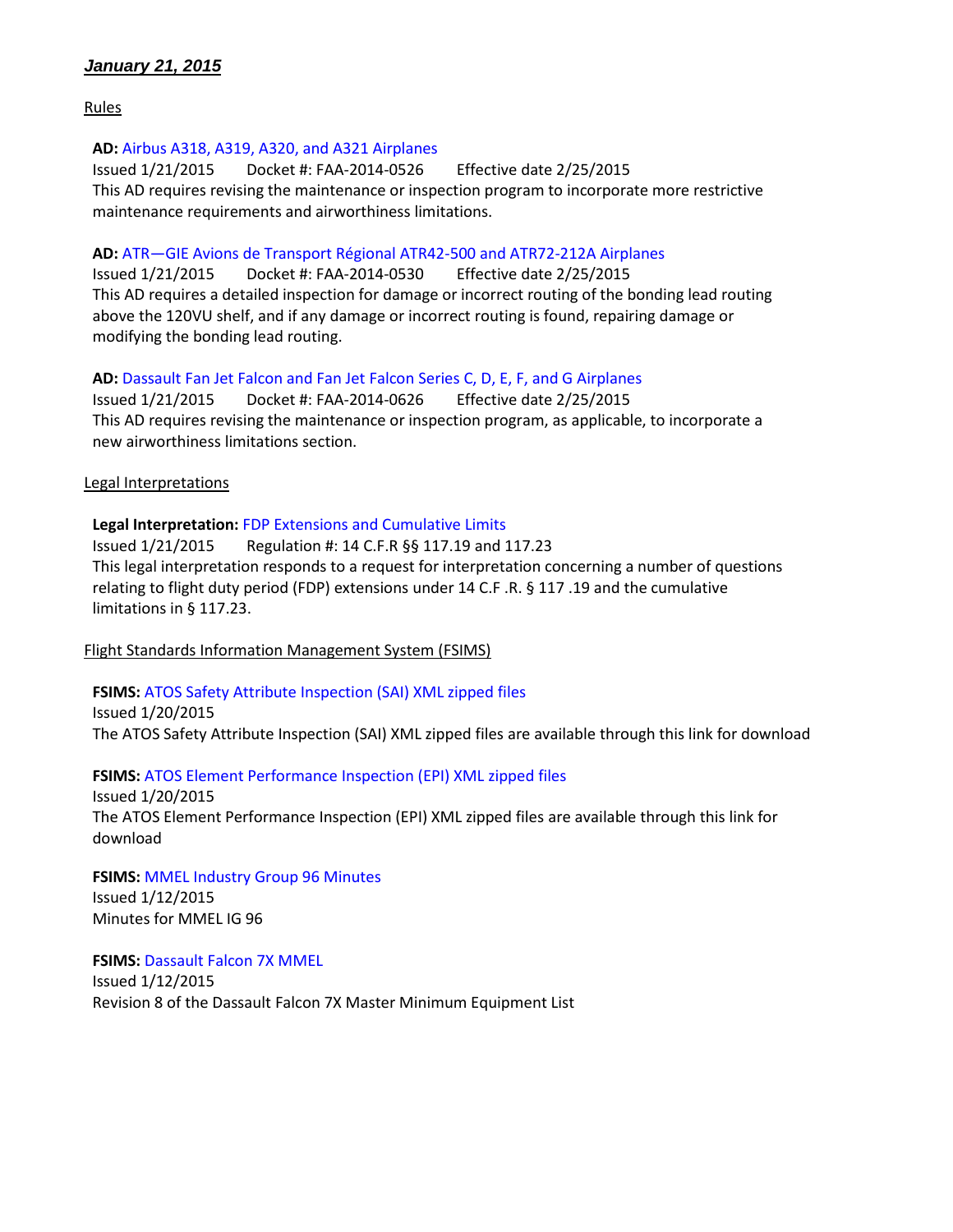### **Orders**

**Order:** [Certified Design Organization \(CDO\) Aviation Rulemaking Committee -](http://www.faa.gov/regulations_policies/orders_notices/index.cfm/go/document.information/documentID/14862) Cancellation Issued 1/16/2015 Document #: 1110.145 This memo is to request cancellation of Order 1110.145, Certificated Design Organization (CDO) Aviation Rulemaking Committee. The ARC completed its work and issued its recommendations in May 2008, making the order no longer necessary.

#### *January 22, 2015*

Rules

#### **AD:** [Airbus A318, A319, A320, and A321 Airplanes](https://www.federalregister.gov/articles/2015/01/22/2015-00714/airworthiness-directives-airbus-airplanes)

Issued 1/22/2015 Docket #: FAA-2014-0924 Effective date 2/6/2015 This AD requires revising the airplane flight manual to advise the flightcrew of emergency procedures for abnormal Alpha Protection (Alpha Prot).

#### **AD:** [Airbus A319-115, A319-133, A320-214, A320-232, and A320-233 Airplanes](https://www.federalregister.gov/articles/2015/01/22/2015-00716/airworthiness-directives-airbus-airplanes)

Issued 1/22/2015 Docket #: FAA-2014-0927 Effective date 2/6/2015 This AD requires repetitive detailed visual inspections to detect discrepancies of the wing lower skin surface and inboard main landing gear (MLG) support rib lower flange location fasteners and, depending on findings, accomplishment of applicable corrective action(s).

#### **AD:** [Airbus A330-200 Freighter, -200, and -300, A340-200, -300, -500, and -600 Airplanes](https://www.federalregister.gov/articles/2015/01/22/2015-00713/airworthiness-directives-airbus-airplanes)

Issued 1/22/2015 Docket #: FAA-2014-0925 Effective date 2/6/2015 This AD requires revising the airplane flight manual to advise the flightcrew of emergency procedures for abnormal Alpha Protection (Alpha Prot).

#### **AD:** [Mitsubishi MU-2B-30, MU-2B-35, MU-2B-36, MU-2B-36A, and MU-2B-60 Airplanes](https://www.federalregister.gov/articles/2015/01/22/2015-00007/airworthiness-directives-mitsubishi-heavy-industries-ltd-airplanes)

Issued 1/22/2015 Docket #: FAA-2014-0108 Effective date 2/6/2015 This AD results from mandatory continuing airworthiness information (MCAI) issued by an aviation authority of another country to identify and correct an unsafe condition on an aviation product. The MCAI describes the unsafe condition as stress corrosion cracking in the flanges of the airframe at stations 4610 and 5605.

#### **AD:** [Boeing 777-200 and -300 Airplanes](https://www.federalregister.gov/articles/2015/01/22/2015-00009/airworthiness-directives-the-boeing-company-airplanes)

Issued 1/22/2015 Docket #: FAA-2014-0580 Effective date 2/26/2015 This AD supersedes AD 2011-09-11 and adds, for certain airplanes, an inspection of the side and top cover plates to determine if all cover plate attach fasteners have been installed, and installing any missing fasteners including doing an inspection for damage, and repair if necessary.

#### Notices

# **Notice:** [Noise Exposure Map Notice; Receipt of Noise Compatibility Program and Request for](https://www.federalregister.gov/articles/2015/01/22/2015-01004/noise-exposure-map-notice-receipt-of-noise-compatibility-program-and-request-for-review-san-antonio)  [Review San Antonio International Airport San Antonio, Texas](https://www.federalregister.gov/articles/2015/01/22/2015-01004/noise-exposure-map-notice-receipt-of-noise-compatibility-program-and-request-for-review-san-antonio)

Issued 1/22/2015 Document #: 2015-01004 Comments due 3/13/2015 This notice advises the public of the FAA's determination that the noise exposure maps submitted by City of San Antonio Aviation Department for San Antonio International Airport under the provisions of 49 U.S.C. 47501 et. seq (Aviation Safety and Noise Abatement Act) and 14 CFR part 150 are in compliance with applicable requirements.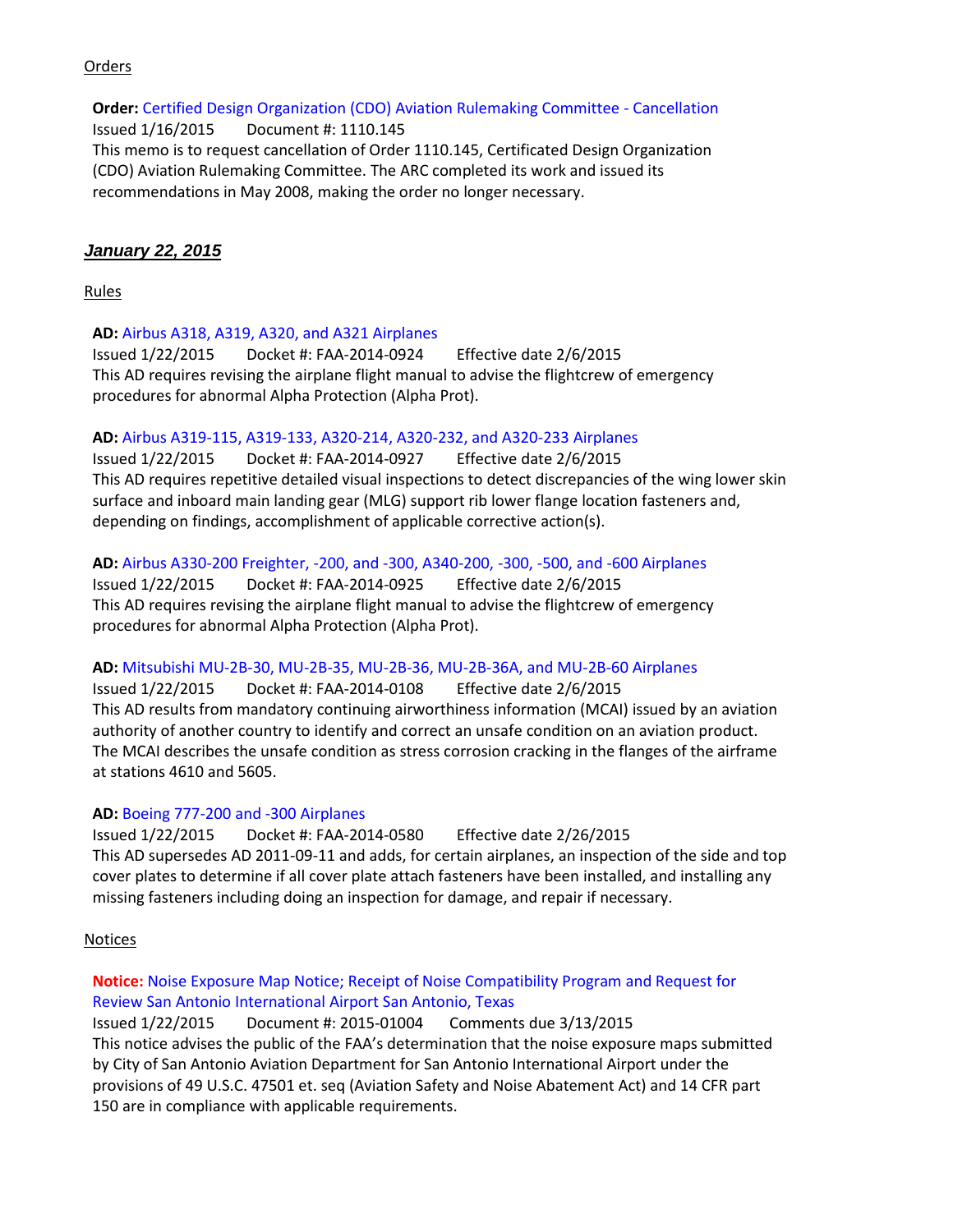### **Notice:** [Notice of Intent To Rule on Request To Release Airport Property at Eufaula Municipal](https://www.federalregister.gov/articles/2015/01/22/2015-00996/notice-of-intent-to-rule-on-request-to-release-airport-property-at-eufaula-municipal-aiport-eufaula)  [Aiport, Eufaula, Oklahoma, Correction](https://www.federalregister.gov/articles/2015/01/22/2015-00996/notice-of-intent-to-rule-on-request-to-release-airport-property-at-eufaula-municipal-aiport-eufaula)

Issued 1/22/2015 Document #: 2015-00996

The FAA published a document in the Federal Register of December 5, 2014, concerning request for comments on the release of land at Eufaula Municipal Airport under the provisions of Section 125 of the Wendell H. Ford Aviation Investment Reform Act for the 21st Century (AIR 21). The document contained the incorrect state.

**Notice:** [Guidance for the Implementation of FUSION/Automatic Dependent Surveillance-Broadcast](http://www.faa.gov/regulations_policies/orders_notices/index.cfm/go/document.information/documentID/1026726)  [\(ADS-B\) within Common Automated Terminal System Model IIIE \(CARTS\) and Standard Automation](http://www.faa.gov/regulations_policies/orders_notices/index.cfm/go/document.information/documentID/1026726)  [Replacement System \(STARS\)](http://www.faa.gov/regulations_policies/orders_notices/index.cfm/go/document.information/documentID/1026726)

Issued 1/22/2015 Document #: JO 7110.683

This notice prescribes guidance for the use of ADS-B surveillance when operating in FUSION display mode only, and retain certain provisions from FAA Notice N JO 7110.676 until they can be incorporated into the FAA Order JO 7110.65.

## **Meeting:** [First Meeting: RTCA Special Committee 233, Addressing Human Factors/Pilot Interface](https://www.federalregister.gov/articles/2015/01/22/2015-01025/first-meeting-rtca-special-committee-233-addressing-human-factorspilot-interface-issues-for-avionics)  [Issues for Avionics](https://www.federalregister.gov/articles/2015/01/22/2015-01025/first-meeting-rtca-special-committee-233-addressing-human-factorspilot-interface-issues-for-avionics)

Meeting dates  $2/18/2015$  and  $2/19/2015$  Meeting times  $9:00$ am  $-5:00$ pm EST This notice advises the public of the first meeting of the RTCA Special Committee 233, Addressing Human Factors/Pilot Interface Issues for Avionics.

### *January 23, 2015*

### Proposed Rule

#### **NPRM AD:** [Airbus A318, A319, A320, and A321 Airplanes](https://www.federalregister.gov/articles/2015/01/23/2015-00943/airworthiness-directives-airbus-airplanes)

Issued 1/23/2015 Docket #: FAA-2014-1047 Comments due 3/9/2015 This proposed AD will require an inspection of the gap between the two parts of the girt bar fittings on left-hand (LH) and right-hand (RH) aft passenger doors, and corrective actions if necessary.

**NPRM AD:** [Airbus A310, A300 B4-600, B4-600R, and F4-600R, and A300 C4-605R Variant F Airplanes](https://www.federalregister.gov/articles/2015/01/23/2015-00946/airworthiness-directives-airbus-airplanes) Issued 1/23/2015 Docket #: FAA-2014-1045 Comments due 3/9/2015 This proposed AD will require an inspection for disbonding or damage of certain rudders, and related investigative actions and corrective actions if necessary.

#### **NPRM AD:** [Airbus A319, A320, and A321 Airplanes](https://www.federalregister.gov/articles/2015/01/23/2015-00945/airworthiness-directives-airbus-airplanes)

Issued 1/23/2015 Docket #: FAA-2014-1051 Comments due 3/9/2015 This proposed AD will require modification of the sharklet ground connection.

**NPRM AD:** [Airbus A330-200, A330-200 Freighter, and A330-300, A340-200 and A340-300 Airplanes](https://www.federalregister.gov/articles/2015/01/23/2015-00993/airworthiness-directives-airbus-airplanes)

Issued 1/23/2015 Docket #: FAA-2014-1043 Comments due 3/9/2015 This proposed AD will require repetitive inspections for cracking of the strut ends of the THS support located at a certain frame in the tail cone, and replacement if necessary; and reinstallation or installation of reinforcing clamps on certain strut ends. We are proposing this AD to detect and correct cracked support strut body ends of the THS, which could lead to the loss of all four THS support struts and which would make the remaining structure unable to carry limit loads, resulting in the loss of the horizontal tail plane.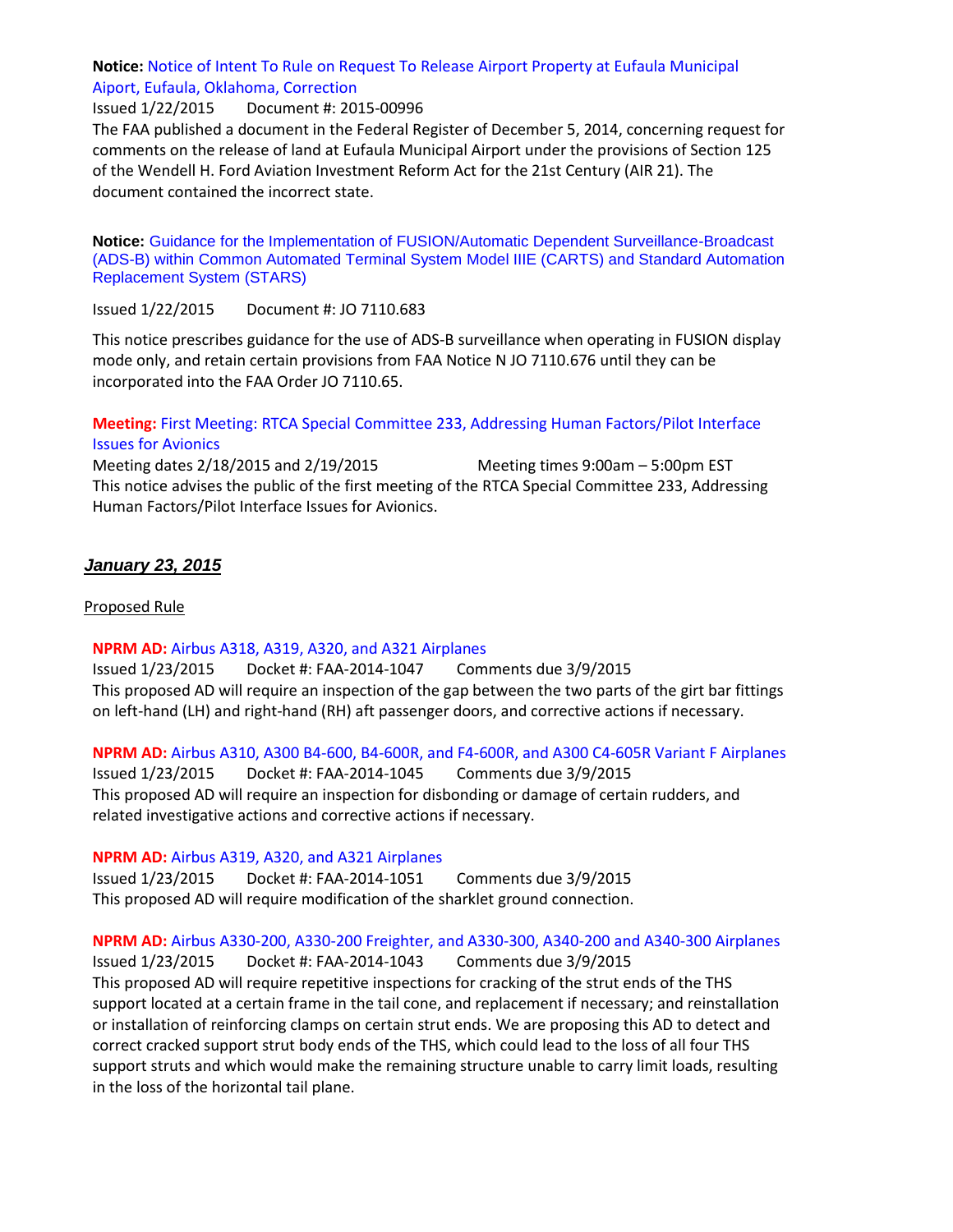### **NPRM AD:** [Airbus A330-200, A330-200 Freighter, and A330-300, A340-200, A340-300, A340-500,](https://www.federalregister.gov/articles/2015/01/23/2015-00961/airworthiness-directives-airbus-airplanes)  [and A340-600 Airplanes](https://www.federalregister.gov/articles/2015/01/23/2015-00961/airworthiness-directives-airbus-airplanes)

Issued 1/23/2015 Docket #: FAA-2015-0076 Comments due 3/9/2015 This proposed AD will require identification of the part number, serial number, and standard of the RAT pump, RAT module, RAT actuator, and RAT lower gearbox assembly; replacement of the balance weight screw, modification of the actuator coil spring, modification of the actuator, an inspection of the anti-stall valve for correct installation in the RAT pump housing; and corrective actions if necessary. For certain other airplanes, this proposed AD would require re-identification or replacement of the RAT module.

#### **NPRM AD:** ATR – [GIE Avions de Transport Régional ATR42-500 and ATR72-212A Airplanes](https://www.federalregister.gov/articles/2015/01/23/2015-00956/airworthiness-directives-atr-gie-avions-de-transport-rgional-airplanes)

Issued 1/23/2015 Docket #: FAA-2015-0077 Comments due 3/9/2015 This proposed AD will require measuring the gap between the Type III Emergency Exit doors and certain overhead stowage compartment fittings; removing certain fittings from the overhead stowage compartments and measuring the gap between the Type III Emergency Exit doors and the overhead stowage compartment hooks, if necessary; and re-installing or repairing, as applicable, the Type III Emergency Exit doors.

#### **NPRM AD:** [Bombardier DHC-8-400 Airplanes](https://www.federalregister.gov/articles/2015/01/23/2015-00957/airworthiness-directives-bombardier-inc-airplanes)

Issued 1/23/2015 Docket #: FAA-2014-1050 Comments due 3/9/2015 This proposed AD will require installing new cable assemblies with a pull-down resistor.

#### **NPRM AD:** [Bombardier CL-600-2B19 Airplanes](https://www.federalregister.gov/articles/2015/01/23/2015-00958/airworthiness-directives-bombardier-inc-airplanes)

Issued 1/23/2015 Docket #: FAA-2014-1049 Comments due 3/9/2015 This proposed AD will require replacing certain HSTAs with a new HSTA, and revising the airplane flight manual (AFM) and the maintenance or inspection program, as applicable.

#### **NPRM AD:** [Bombardier CL-600-2C10, and CL-600-2D24 Airplanes](https://www.federalregister.gov/articles/2015/01/23/2015-00944/airworthiness-directives-bombardier-inc-airplanes)

Issued 1/23/2015 Docket #: FAA-2014-1046 Comments due 3/9/2015 This proposed AD will require revising the maintenance or inspection program, as applicable, to incorporate a new airworthiness limitation task for the NLG alternate extension actuator.

# **NPRM AD:** [Bombardier CL-600-2E25 Airplanes](https://www.federalregister.gov/articles/2015/01/23/2015-00960/airworthiness-directives-bombardier-inc-airplanes)

Issued 1/23/2015 Docket #: FAA-2015-0074 Comments due 3/9/2015 This proposed AD will require revising the maintenance or inspection program, as applicable, to incorporate a maintenance task for an operational check of the electro-mechanical actuator (EMA) and release mechanism of the alternate extension system (AES) for the nose landing gear (NLG) and main landing gear (MLG).

#### **NPRM AD:** [Cessna 500, 501, 550, 551, S550, 560, and 650 Airplanes](https://www.federalregister.gov/articles/2015/01/23/2015-00994/airworthiness-directives-cessna-aircraft-company-airplanes)

Issued 1/23/2015 Docket #: FAA-2014-1044 Comments due 3/9/2015 This proposed AD will require inspections to determine if certain A/C compressor motors are installed and to determine the accumulated hours on certain A/C compressor motor assemblies; and repetitive replacement of the brushes in the A/C compressor motor assembly, or, as an option to the brush replacement, deactivation of the A/C system and placard installation; and return of replaced brushes to Cessna.

# **NPRM AD:** [Fokker Services F28 Mark 0070 and 0100 Airplanes](https://www.federalregister.gov/articles/2015/01/23/2015-00959/airworthiness-directives-fokker-services-bv-airplanes)

Issued 1/23/2015 Docket #: FAA-2014-1048 Comments due 3/9/2015 This proposed AD will require a one-time detailed inspection of the oblique frame 67-2 for any cracking, and repair if necessary.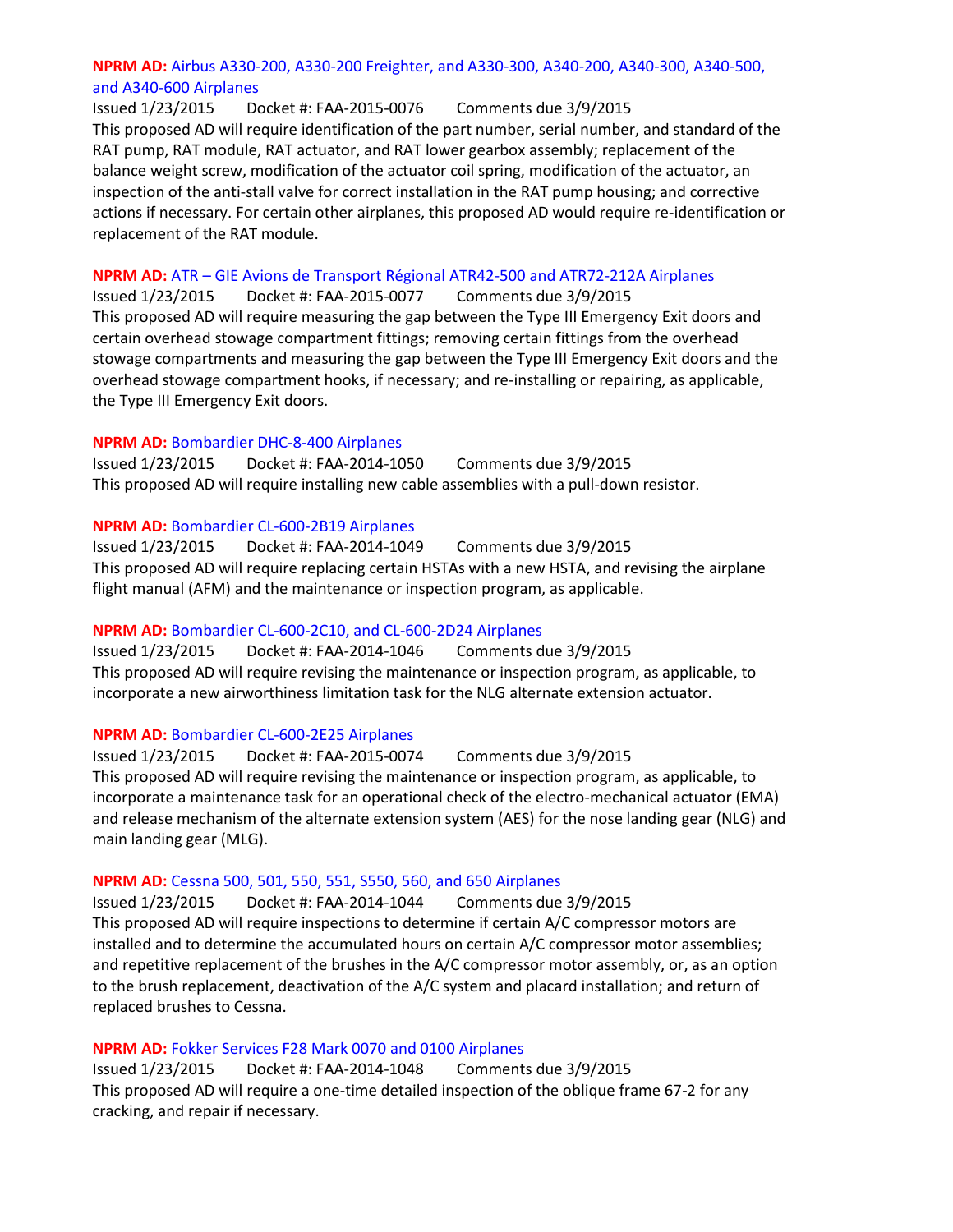#### **NPRM AD:** [Boeing 747-100, -200B, and -200F Airplanes](https://www.federalregister.gov/articles/2015/01/23/2015-00955/airworthiness-directives-the-boeing-company-airplanes)

Issued 1/23/2015 Docket #: FAA-2014-1052 Comments due 3/9/2015 This proposed AD will supersede AD 2004-13-02 and will add post-repair inspections for cracking and corrosion, and repair if necessary; structural modification at the lap joints; and postmodification inspections for cracking and corrosion, and repair if necessary.

**NPRM AD:** [Boeing 737-600, -700, -700C, -800, -900, and -900ER Airplanes](https://www.federalregister.gov/articles/2015/01/23/2015-00962/airworthiness-directives-the-boeing-company-airplanes) Issued 1/23/2015 Docket #: FAA-2015-0075 Comments due 3/9/2015 This proposed AD will supersede AD 2013-26-08 and will add airplanes to the applicability.

#### Orders

**Order:** [Certificate Management of Production Approval Holders \(Change 2\)](http://www.faa.gov/regulations_policies/orders_notices/index.cfm/go/document.information/documentID/1020770) Effective date 12/30/2014 Document #: 8120.23 This change contains guidance related to specific components of the certificate management process.

#### **Notices**

## **Notice:** [Requirements for Issuing Operations Specification A015, Autopilot in Lieu of a Second in](http://www.faa.gov/regulations_policies/orders_notices/index.cfm/go/document.information/documentID/1026668)  [Command](http://www.faa.gov/regulations_policies/orders_notices/index.cfm/go/document.information/documentID/1026668)

Effective date 1/13/2015 Document #: 8900.282 Cancellation date 1/13/2016 This notice provides guidance to inspectors for issuing operations specification (OpSpec) A015 to operators who have requested, or who are currently authorized, the use of an autopilot in lieu of a second in command (SIC).

# **Notice:** [Opportunity for Public Comment on the Sale of Santa Isabel Airport, Santa Isabel, Puerto](https://www.federalregister.gov/articles/2015/01/23/2015-01150/notice-of-opportunity-for-public-comment-on-the-sale-of-santa-isabel-airport-santa-isabel-puerto)  [Rico](https://www.federalregister.gov/articles/2015/01/23/2015-01150/notice-of-opportunity-for-public-comment-on-the-sale-of-santa-isabel-airport-santa-isabel-puerto)

Issued 1/23/2015 Document #: 2015-01150 Comments due 2/23/2015 This notice advises the public of the proposed sale of Santa Isabel Airport (PR27), Santa Isabel, Puerto Rico.

### **Notice:** [Notice of Intent To Release Airport Property for Non-Aeronautical Use; Plymouth Municipal](https://www.federalregister.gov/articles/2015/01/23/2015-01213/notice-of-intent-to-release-airport-property-for-non-aeronautical-use-plymouth-municipal-airport)  [Airport, Plymouth, MA](https://www.federalregister.gov/articles/2015/01/23/2015-01213/notice-of-intent-to-release-airport-property-for-non-aeronautical-use-plymouth-municipal-airport)

Issued 1/23/2015 Document #: 2015-01213 Comments due 2/23/2015 This notice advises the public that the Federal Aviation Administration is considering a proposal to release of two parcels of approximately 27.3 acres of airport property for non-aeronautical use at the Plymouth Municipal Airport, Plymouth, MA.

# **Meeting:** Eighth Meeting: RTCA [Tactical Operations Committee \(TOC\)](https://www.federalregister.gov/articles/2015/01/23/2015-01143/eighth-meeting-rtca-tactical-operations-committee-toc)

Meeting date 2/5/2015 Meeting time 11:00am – 4:00pm EST This notice advises the public of the eighth meeting of the RTCA Tactical Operations Committee.

# *January 26, 2015*

Rules

#### **AD:** [Airbus A330-200, -200F, and -300 Airplanes](https://www.federalregister.gov/articles/2015/01/26/2014-30918/airworthiness-directives-airbus-airplanes)

Issued 1/26/2015 Docket #: FAA-2014-0587 Effective date 3/2/2015 This AD requires revising the maintenance or inspection program to incorporate new maintenance requirements and airworthiness limitations.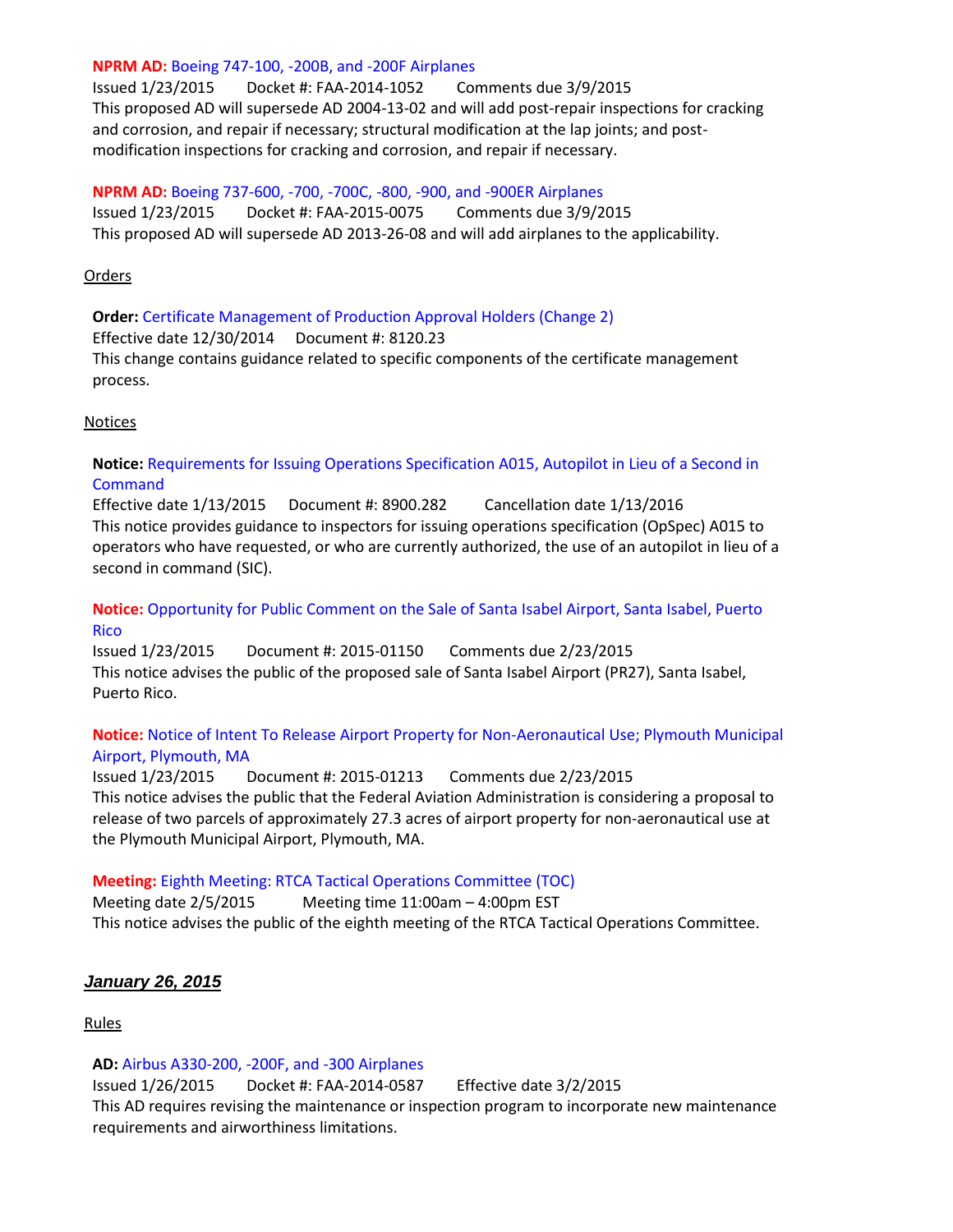#### **AD:** [Airbus A318, A319, A320, and A321 Airplanes](https://www.federalregister.gov/articles/2015/01/26/2015-01257/airworthiness-directives-airbus-airplanes)

Issued 1/26/2015 Docket #: FAA-2013-0692 Effective date 3/2/2015 This AD requires revising the maintenance program to incorporate new, more restrictive limitations.

### **AD:** [Pilatus PC-7 Airplanes](https://www.federalregister.gov/articles/2015/01/26/2015-00010/airworthiness-directives-pilatus-aircraft-ltd-airplanes)

Issued 1/26/2015 Docket #: FAA-2014-0770 Effective date 3/2/2015 This AD results from mandatory continuing airworthiness information (MCAI) issued by an aviation authority of another country to identify and correct an unsafe condition on an aviation product. The MCAI describes the unsafe condition as possible cracking from stress corrosion on various parts of the airplane structure made of aluminum alloy AA2024-T351.

## **Final Rule:** [Standard Instrument Approach Procedures, and Takeoff Minimums and Obstacle](https://www.federalregister.gov/articles/2015/01/26/2015-01003/standard-instrument-approach-procedures-and-takeoff-minimums-and-obstacle-departure-procedures)  [Departure Procedures; Miscellaneous Amendments](https://www.federalregister.gov/articles/2015/01/26/2015-01003/standard-instrument-approach-procedures-and-takeoff-minimums-and-obstacle-departure-procedures)

Issued 1/26/2015 Document #: 2015-01003 Effective date 1/26/2015 This rule amends, suspends, or removes Standard Instrument Approach Procedures (SIAPs) and associated Takeoff Minimums and Obstacle Departure Procedures for operations at certain airports.

## **Final Rule:** [Standard Instrument Approach Procedures, and Takeoff Minimums and Obstacle](https://www.federalregister.gov/articles/2015/01/26/2015-01028/standard-instrument-approach-procedures-and-takeoff-minimums-and-obstacle-departure-procedures)  [Departure Procedures; Miscellaneous Amendments](https://www.federalregister.gov/articles/2015/01/26/2015-01028/standard-instrument-approach-procedures-and-takeoff-minimums-and-obstacle-departure-procedures)

Issued 1/26/2015 Document #: 2015-01028 Effective date 1/26/2015 This rule establishes, amends, suspends, or removes Standard Instrument Approach Procedures (SIAPs) and associated Takeoff Minimums and Obstacle Departure Procedures (ODPs) for operations at certain airports.

### Proposed Rule

#### **NPRM AD:** ATR—[GIE Avions de Transport Régional Model ATR42 Airplanes](https://www.federalregister.gov/articles/2015/01/26/2015-01218/airworthiness-directives-atr-gie-avions-de-transport-rgional-airplanes)

Issued 1/26/2015 Docket #: FAA-2015-0080 Comments due 3/12/2015 This proposed AD would require repetitive inspections of certain floor beams and revision of the maintenance or inspection program to include inspections of several areas of the wings.

#### **NPRM AD:** [Bombardier BD-700-1A10 and BD-700-1A11 Airplanes](https://www.federalregister.gov/articles/2015/01/26/2015-01217/airworthiness-directives-bombardier-inc-airplanes)

Issued 1/26/2015 Docket #: FAA-2015-0081 Comments due 3/12/2015 This proposed AD would require modifying the aft equipment bay.

# Orders

# **Order:** [Specific Time Intervals for SDPS and SNCS Server Switchovers](http://www.faa.gov/regulations_policies/orders_notices/index.cfm/go/document.information/documentID/1026728)

Issued 1/23/2015 Document #: JO 6110.13 This document's content can only be accessed from within the FAA network. The document's Office of Primary Responsibility (OPR) is AJE-221.

#### Notices

**Notice:** [Deadline for Notification of Intent To Use the Airport Improvement Program \(AIP\) Primary,](https://www.federalregister.gov/articles/2015/01/26/2015-01318/deadline-for-notification-of-intent-to-use-the-airport-improvement-program-aip-primary-cargo-and)  [Cargo, and Nonprimary Entitlement Funds for Fiscal Year 2015](https://www.federalregister.gov/articles/2015/01/26/2015-01318/deadline-for-notification-of-intent-to-use-the-airport-improvement-program-aip-primary-cargo-and) Issued 1/26/2015 Docket #: FAA-2011-0786 Deadline 5/1/2015 The Federal Aviation Administration (FAA) announces May 1, 2015, as the deadline for each airport sponsor to notify the FAA whether or not it will use its fiscal year 2015 entitlement funds available under Section 47114 of Title 49, United States Code, to accomplish Airport Improvement Program (AIP)-eligible projects.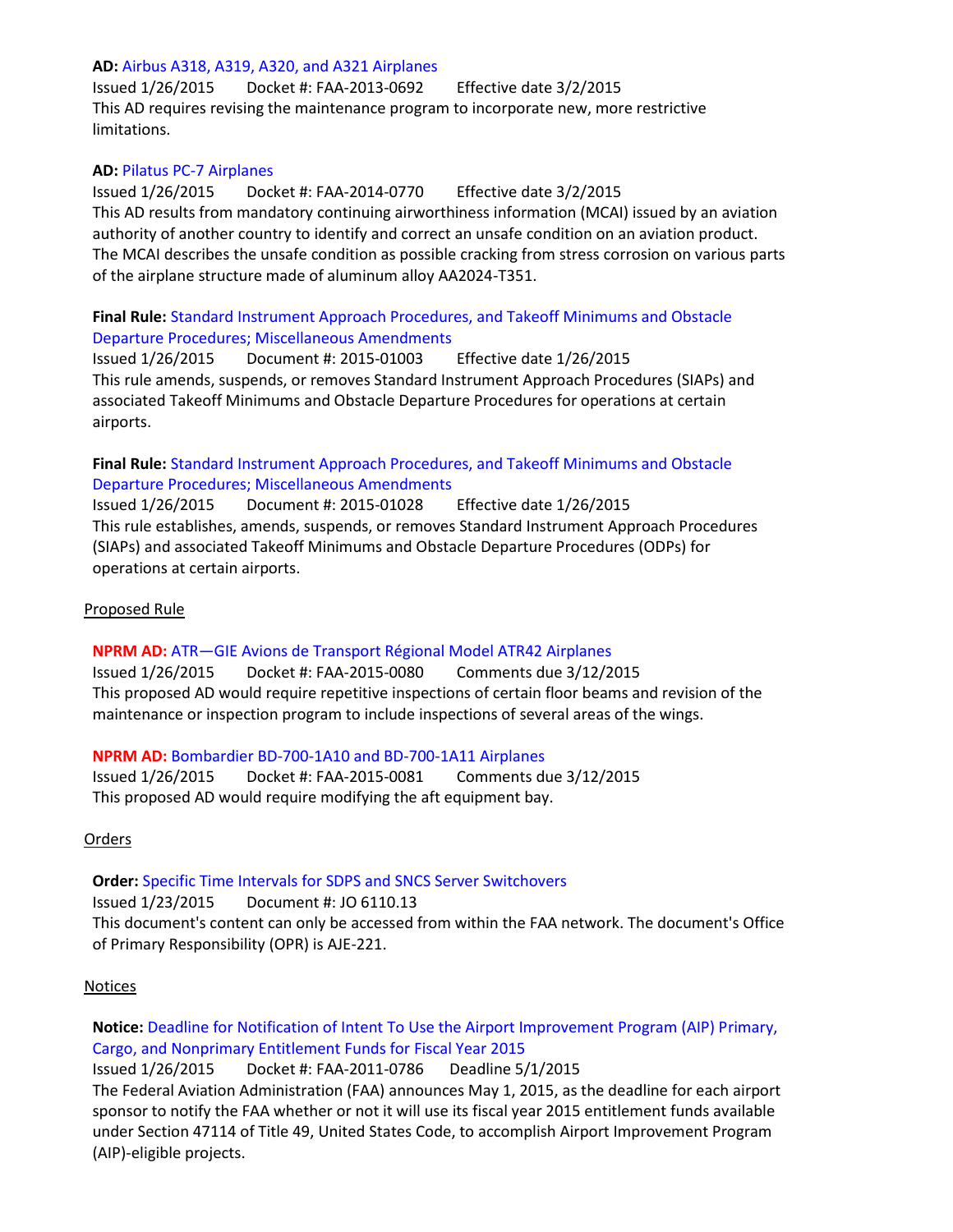#### **Notice:** [Aviation Rulemaking Advisory Committee-New Task](https://www.federalregister.gov/articles/2015/01/26/2015-01044/aviation-rulemaking-advisory-committee-new-task)

Issued 1/26/2015 Document #: 2015-01044 The FAA assigned the Aviation Rulemaking Advisory Committee (ARAC) a new task to provide recommendations regarding revision of the damage-tolerance and fatigue requirements of Title 14, Code of Federal Regulations (14 CFR), part 25, including subparts C and E of 14 CFR part 26, and development of associated advisory material for metallic, composite, and hybrid structures.

#### *January 27, 2015*

Flight Standards Information Management System (FSIMS)

**FSIMS:** [SP 4.1 121A AW Training & Qualification](http://fsims.faa.gov/PICDetail.aspx?docId=SP%204.1%20121A%20AW%205.0) Issued 1/20/2015 Revision 5.0 of the Unscoped DCT Report

**FSIMS:** [SP 6.3 135E OP Cargo Acceptance & Handling](http://fsims.faa.gov/PICDetail.aspx?docId=SP%206.3%20135E%20OP%203.0) Issued 1/21/2015 Revision 3.0 of the Unscoped DCT Report

**FSIMS:** [SP 6.2 135E OP Ground Handling](http://fsims.faa.gov/PICDetail.aspx?docId=SP%206.2%20135E%20OP%204.0) Issued 1/21/2015 Revision 4.0 of the Unscoped DCT Report

**FSIMS:** [SP 6.3 135B AW Cargo Acceptance & Handling](http://fsims.faa.gov/PICDetail.aspx?docId=SP%206.3%20135B%20AW%204.0) Issued 1/21/2015 Revision 4.0 of the Unscoped DCT Report

**FSIMS:** [SP 6.3 135B OP Cargo Acceptance & Handling](http://fsims.faa.gov/PICDetail.aspx?docId=SP%206.3%20135B%20OP%204.0) Issued 1/21/2015 Revision 4.0 of the Unscoped DCT Report

**FSIMS:** [SP 6.3 121A OP Cargo Acceptance & Handling](http://fsims.faa.gov/PICDetail.aspx?docId=SP%206.3%20121A%20OP%205.0) Issued 1/21/2015 Revision 5.0 of the Unscoped DCT Report

**FSIMS:** [SP 6.2 135E AW Ground Handling](http://fsims.faa.gov/PICDetail.aspx?docId=SP%206.2%20135E%20AW%204.0) Issued 1/21/2015 Revision 4.0 of the Unscoped DCT Report

**FSIMS:** [SP 6.2 135B AW Ground Handling](http://fsims.faa.gov/PICDetail.aspx?docId=SP%206.2%20135B%20AW%206.0) Issued 1/21/2015 Revision 6.0 of the Unscoped DCT Report

**FSIMS:** [SP 6.2 121A AW Ground Handling](http://fsims.faa.gov/PICDetail.aspx?docId=SP%206.2%20121A%20AW%206.0) Issued 1/21/2015 Revision 6.0 of the Unscoped DCT Report

**FSIMS:** [SP 6.2 121A OP Ground Handling](http://fsims.faa.gov/PICDetail.aspx?docId=SP%206.2%20121A%20OP%205.0) Issued 1/21/2015 Revision 5.0 of the Unscoped DCT Report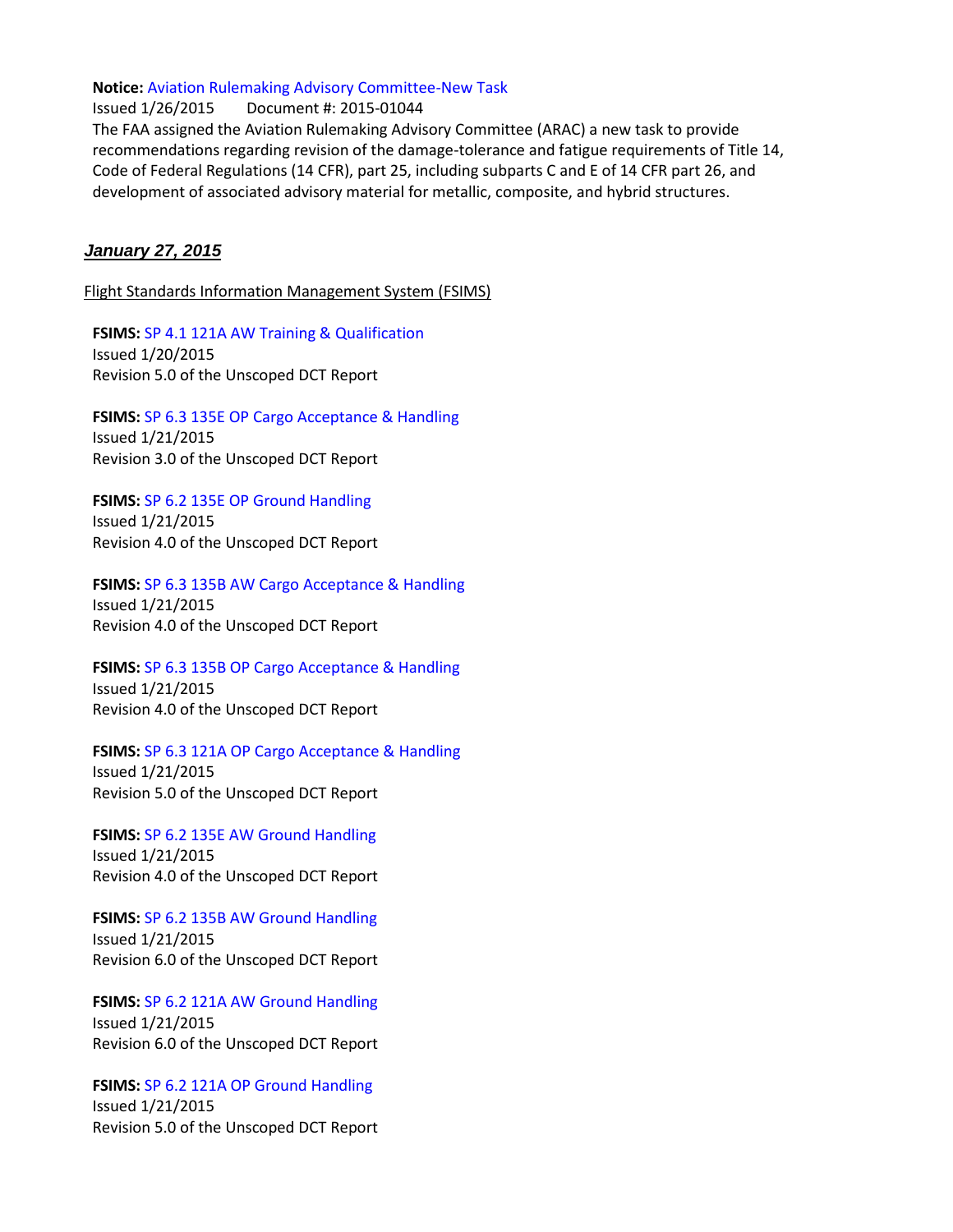**FSIMS:** [SP 6.2 135B OP Ground Handling](http://fsims.faa.gov/PICDetail.aspx?docId=SP%206.2%20135B%20OP%206.0) Issued 1/21/2015 Revision 6.0 of the Unscoped DCT Report

**FSIMS:** [SP 6.1 135B OP Training & Qualification](http://fsims.faa.gov/PICDetail.aspx?docId=SP%206.1%20135B%20OP%204.0)

Issued 1/21/2015 Revision 4.0 of the Unscoped DCT Report

**FSIMS:** [SP 6.3 121A AW Cargo Acceptance & Handling](http://fsims.faa.gov/PICDetail.aspx?docId=SP%206.3%20121A%20AW%204.0) Issued 1/22/2015 Revision 4.0 of the Unscoped DCT Report

**FSIMS:** [SP 5.1 135B OP Training & Qualification](http://fsims.faa.gov/PICDetail.aspx?docId=SP%205.1%20135B%20OP%205.0) Issued 1/22/2015 Revision 5.0 of the Unscoped DCT Report

**FSIMS:** [SP 5.1 121A OP Training & Qualification](http://fsims.faa.gov/PICDetail.aspx?docId=SP%205.1%20121A%20OP%204.0) Issued 1/23/2015 Revision 4.0 of the Unscoped DCT Report

#### Notices

**Notice:** [Location of Air Route Traffic Control Center \(ARTCC\) Critical Essential Power System \(ACEPS\)](http://www.faa.gov/regulations_policies/orders_notices/index.cfm/go/document.information/documentID/1026727)  [Type II Phase I Interim Technical Instruction Book TI 6980.102 Draft Volumes](http://www.faa.gov/regulations_policies/orders_notices/index.cfm/go/document.information/documentID/1026727) Issued 1/21/2015 Document #: JO 6980.144 This document's content can only be accessed from within the FAA network. The document's Office of Primary Responsibility (OPR) is AJW-223.

#### *January 28, 2015*

#### Final Policies

#### **Final Policy:** [United States State Safety Program](http://rgl.faa.gov/Regulatory_and_Guidance_Library/rgPolicy.nsf/0/5DD68010CCD6510886257DDB004CF84D?OpenDocument)

Issued 1/27/2015 Policy #: AVP-300-15-U.S. State Safety Program This document describes how the U.S. meets the 11 ICAO SSP Framework elements and describes additional activities that will help improve the U.S. SSP and respond to future safety challenges.

#### *January 29, 2015*

Rules

**AD:** [Airbus A330-200, A330-200 Freighter, and A330-300 Airplanes](https://www.federalregister.gov/articles/2015/01/29/2015-01178/airworthiness-directives-airbus-airplanes)

Issued 1/29/2015 Docket #: FAA-2015-0078 Effective date 2/13/2015 This AD requires revising the electrical emergency configuration procedure in the Emergency Procedures section of the airplane flight manual (AFM) to include procedures for deploying the ram air turbine manually to provide sufficient hydraulic power and avoid constant speed motor/generator (CSM/G) shedding.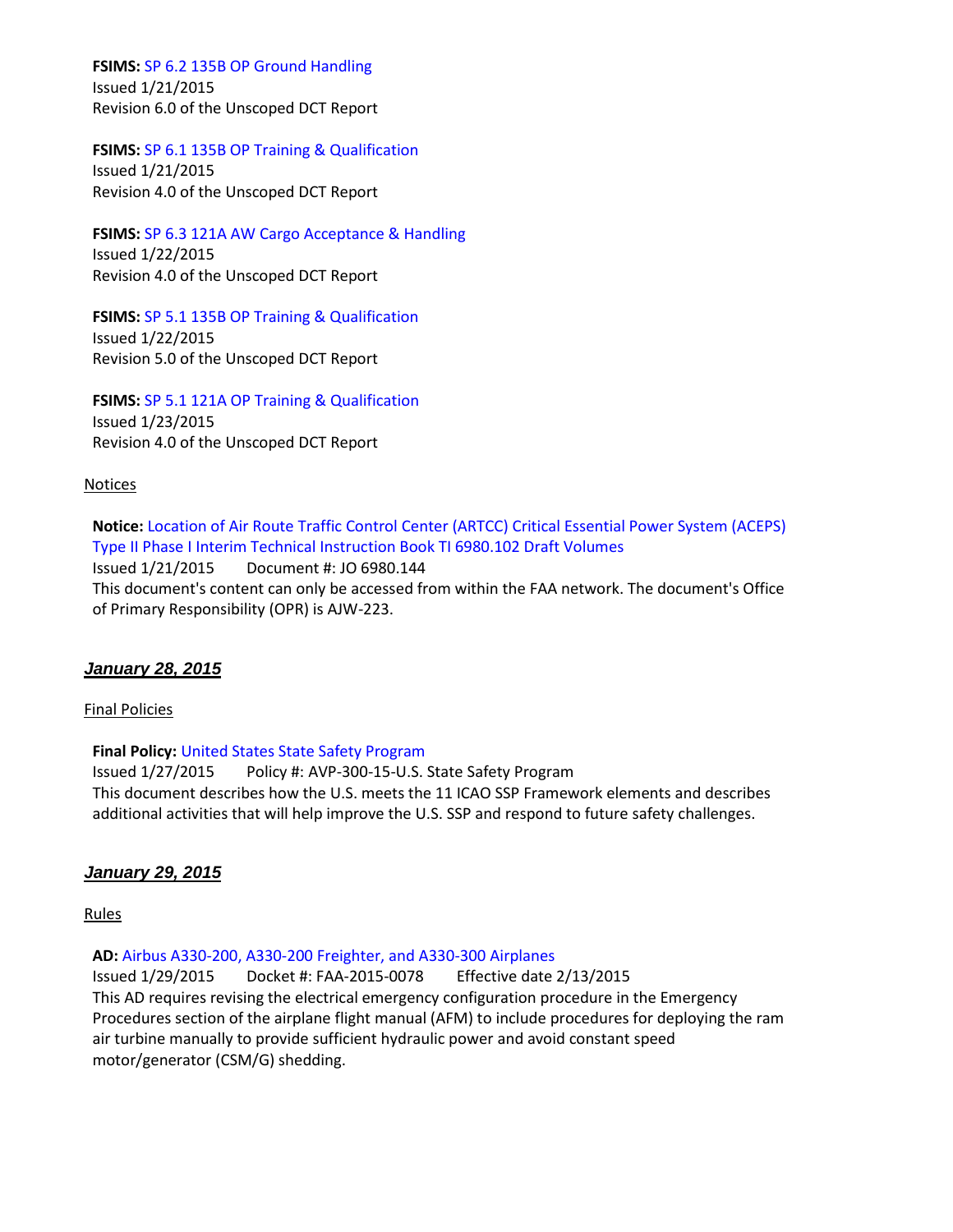#### **AD:** [Airbus A300 B4-601, B4-603, B4-605R, F4-605R, and C4-605R Variant F Airplanes](https://www.federalregister.gov/articles/2015/01/29/2015-00997/airworthiness-directives-airbus-airplanes)

Issued 1/29/2015 Docket #: FAA-2014-0230 Effective date 3/5/2015 This AD requires repetitive high frequency eddy current (HFEC) inspections for cracking; and replacement of all fittings if necessary, which terminates the repetitive HFEC inspections for the modified side only.

#### **AD:** [Costruzioni Aeronautiche Tecnam P2006T Airplanes](https://www.federalregister.gov/articles/2015/01/29/2015-00992/airworthiness-directives-costruzioni-aeronautiche-tecnam-srl-airplanes)

Issued 1/29/2015 Docket #: FAA-2014-0876 Effective date 3/5/2015 This AD results from mandatory continuing airworthiness information (MCAI) issued by an aviation authority of another country to identify and correct an unsafe condition on an aviation product. The MCAI describes the unsafe condition as cracking found in the engine exhaust pipe.

#### **AD:** Technify [Motors GmbH TAE 125-01 and TAE 125-02-99 Reciprocating Engines](https://www.federalregister.gov/articles/2015/01/29/2015-00991/airworthiness-directives-technify-motors-gmbh-type-certificate-previously-held-by-thielert-aircraft)

Issued 1/29/2015 Docket #: FAA-2010-0683 Effective date 2/13/2015 This AD requires the same actions but expands the population of affected P/N and S/N clutch assemblies.

#### **AD:** [Various Boeing Airplanes](https://www.federalregister.gov/articles/2015/01/29/2015-00999/airworthiness-directives-the-boeing-company-airplanes)

Issued 1/29/2015 Docket #: FAA-2014-0624 Effective date 3/5/2015 This AD requires revising the maintenance or inspection program, as applicable, to incorporate special compliance items (SCIs).

#### **AD:** [Viking Air Limited DHC-2 Mk. I, DHC-2 Mk. II, and DHC-2 Mk. III Airplanes](https://www.federalregister.gov/articles/2015/01/29/2015-00990/airworthiness-directives-viking-air-limited-airplanes)

Issued 1/29/2015 Docket #: FAA-2015-0096 Effective date 2/18/2015 This AD results from mandatory continuing airworthiness information (MCAI) issued by the aviation authority of another country to identify and correct an unsafe condition on an aviation product. The MCAI describes the unsafe condition as failed locknuts on the horizontal stabilizer attach bracket.

### **Final Rule:** [Harmonization of Airworthiness Standards-Gust and Maneuver Load Requirements;](https://www.federalregister.gov/articles/2015/01/29/2015-01205/harmonization-of-airworthiness-standards-gust-and-maneuver-load-requirements-correction)  **[Correction](https://www.federalregister.gov/articles/2015/01/29/2015-01205/harmonization-of-airworthiness-standards-gust-and-maneuver-load-requirements-correction)**

Issued 1/29/2015 Docket #: FAA-2013-0142 Effective date 2/9/2015 This document corrects errors in the rule by ensuring that certain letters in the included equations have the right formatting and therefore the correct meaning.

#### Proposed Rule

#### **NPRM AD:** [Pilatus PC-7 Airplanes](https://www.federalregister.gov/articles/2015/01/29/2015-01556/airworthiness-directives-pilatus-aircraft-ltd-airplanes)

Issued 1/29/2015 Docket #: FAA-2015-0132 Comments due 3/16/2015 This proposed AD results from mandatory continuing airworthiness information (MCAI) originated by an aviation authority of another country to identify and correct an unsafe condition on an aviation product. The MCAI describes the unsafe condition as the potential for a spring on the compressor clutch plate to shear the oil cooler inlet-hose due to the close routing of these parts without a protective cover.

#### **NPRM AD:** [Boeing 747 Airplanes](https://www.federalregister.gov/articles/2015/01/29/2015-01577/airworthiness-directives-the-boeing-company-airplanes)

Issued 1/29/2015 Docket #: FAA-2014-0780 Comments due 3/2/2015 The NPRM proposed to require revising the airplane flight manual to incorporate limitations for carrying certain payloads. This reopening of the comment period is necessary to ensure that all interested persons have ample opportunity to submit any written relevant data, views, or arguments regarding the proposed requirements of the NPRM.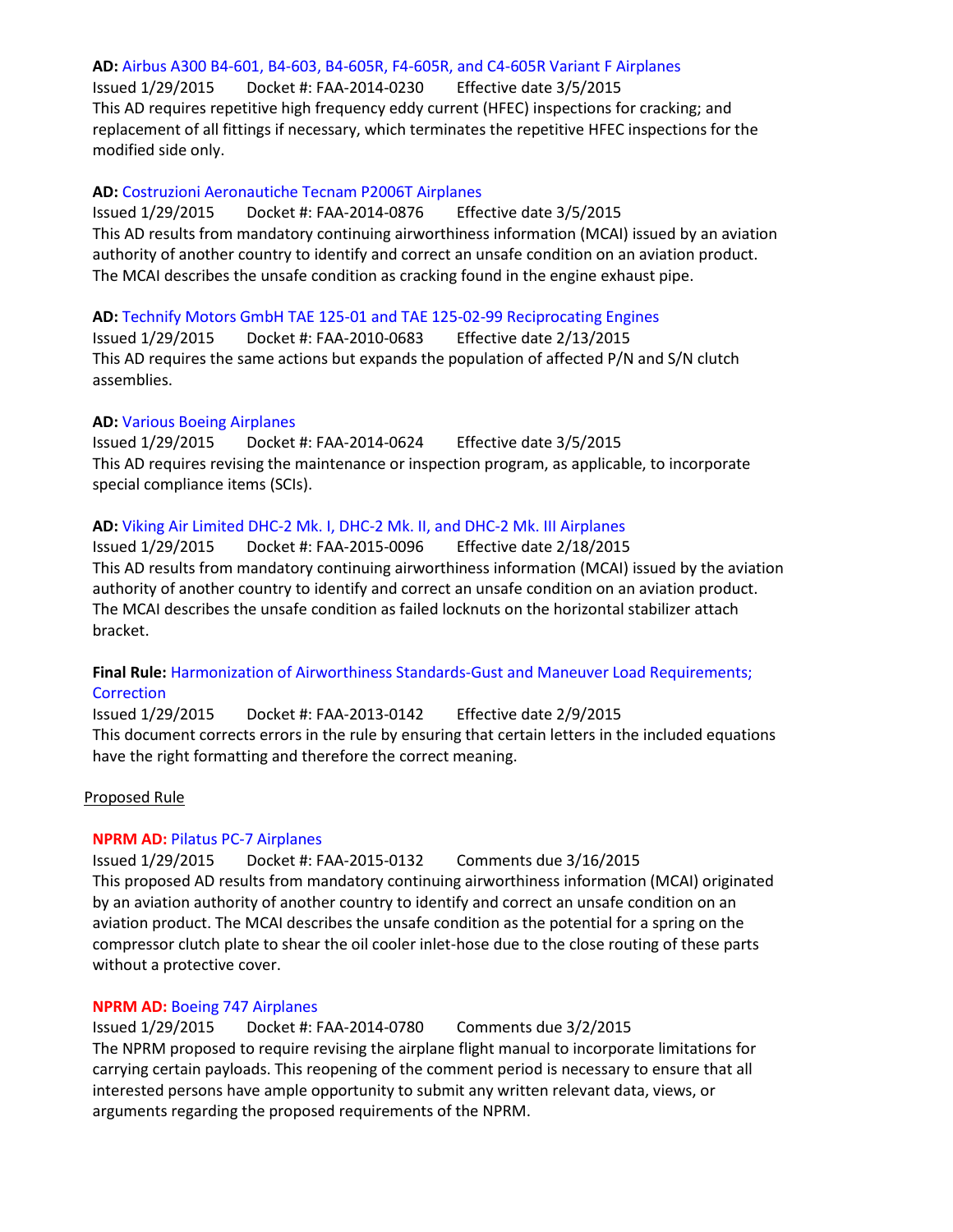#### Legal Interpretations

# **Legal Interpretation:** [IFR flight plan and instrument and equipment requirements for IFR flight](http://www.faa.gov/about/office_org/headquarters_offices/agc/pol_adjudication/agc200/interpretations/data/interps/2015/Collins%20-%20(2015)%20Legal%20Interpretation.pdf)

Issued 1/21/2015 Regulation #: 14 CFR §§ 91.169 and 91.205

This legal interpretation responds to a question asking whether § 91.169 permits a pilot to file an IFR flight plan to an airport without an instrument approach as long as an alternate airport is also listed; and whether the requirements of§ 91.205 allows a pilot to file an IFR flight plan to an airport if the aircraft does not have the navigation equipment suitable for the route to be flown so long as the IFR flight plan includes an "suitable alternate airport which has the approaches that the aircraft is equipped to fly?"

### **Legal Interpretation:** [Legal Interpretation on 14 CFR § 91.213](http://www.faa.gov/about/office_org/headquarters_offices/agc/pol_adjudication/agc200/interpretations/data/interps/2015/Cochran%20-%20(2015)%20Legal%20Interpretation.pdf)

Issued 1/21/2015 Regulation #: 14 CFR § 43.9 and § 91.213

This legal interpretation responds to a question asking whether a piece of equipment that is not required by certification or operational rule can be "disabled by appropriate methods, techniques, and practices" so long as an appropriate maintenance entry was made as required by 14 CFR § 43.9

#### **Legal Interpretation:** [Tail-end deadhead under the flight, duty, and rest rules of 14 C.F.R. part 135](http://www.faa.gov/about/office_org/headquarters_offices/agc/pol_adjudication/agc200/interpretations/data/interps/2015/Perdue-SP%20Aviation%20-%20(2015)%20Legal%20Interpretation.pdf) Issued 1/28/2015 Regulation #: 14 CFR part 135

This legal interpretation responds to a question asking questions about deadheading after the conclusion of a duty period, and whether deadheading constitutes duty and length of deadhead.

# **Legal Interpretation:** [Applicability of pilot age limitations to operations conducted under 14 CFR](http://www.faa.gov/about/office_org/headquarters_offices/agc/pol_adjudication/agc200/interpretations/data/interps/2015/Gomez%20-%20(2015)%20Legal%20Interpretation.pdf)  [parts 125 and 135](http://www.faa.gov/about/office_org/headquarters_offices/agc/pol_adjudication/agc200/interpretations/data/interps/2015/Gomez%20-%20(2015)%20Legal%20Interpretation.pdf)

Issued 1/21/2015 Regulation #: 14 CFR parts 125 and 135

This legal interpretation responds to a letter seeking to clarify the pilot age limitations applicable to domestic and international operations conducted under parts 125 and 135 of title 14 of the Code of Federal Regulations (CFR).

# Flight Standards Information Management System (FSIMS)

**FSIMS:** [Cessna CE-525](http://fsims.faa.gov/PICDetail.aspx?docId=M%20CE-525%20R3b)

Issued 1/26/2015 Revision 3B of the Cessna 525 Master Minimum Equipment List.

#### Notices

#### **Notice:** [Petitions for Exemption; Summary](https://www.federalregister.gov/articles/2015/01/29/2015-01637/petition-for-exemption-summary-of-petition-received) – Alex Nikle

Issued 1/29/2015 Document #: 2015-01637 Comments due 2/18/2015 Mr. Alex Nikle petitions the FAA for an exemption from 14 CFR 61.35(a)(2) to allow him to take the airplane category multiengine class airline transport pilot transport knowledge test without the completion of an Air Transport Pilot Certification Training Program (specified in § 61.156), based on previous experience and training as a pilot in the air carrier environment.

# *January 30, 2015*

Rules

**AD:** [Airbus A330-201, -202, -203, -301, -302, and -303 Airplanes](https://www.federalregister.gov/articles/2015/01/30/2015-01174/airworthiness-directives-airbus-airplanes)

Issued 1/30/2015 Docket #: FAA-2015-0079 Effective date 2/17/2015 This AD requires a one-time ultrasonic inspection for fractures of all aft mount-pylon bolts of each engine.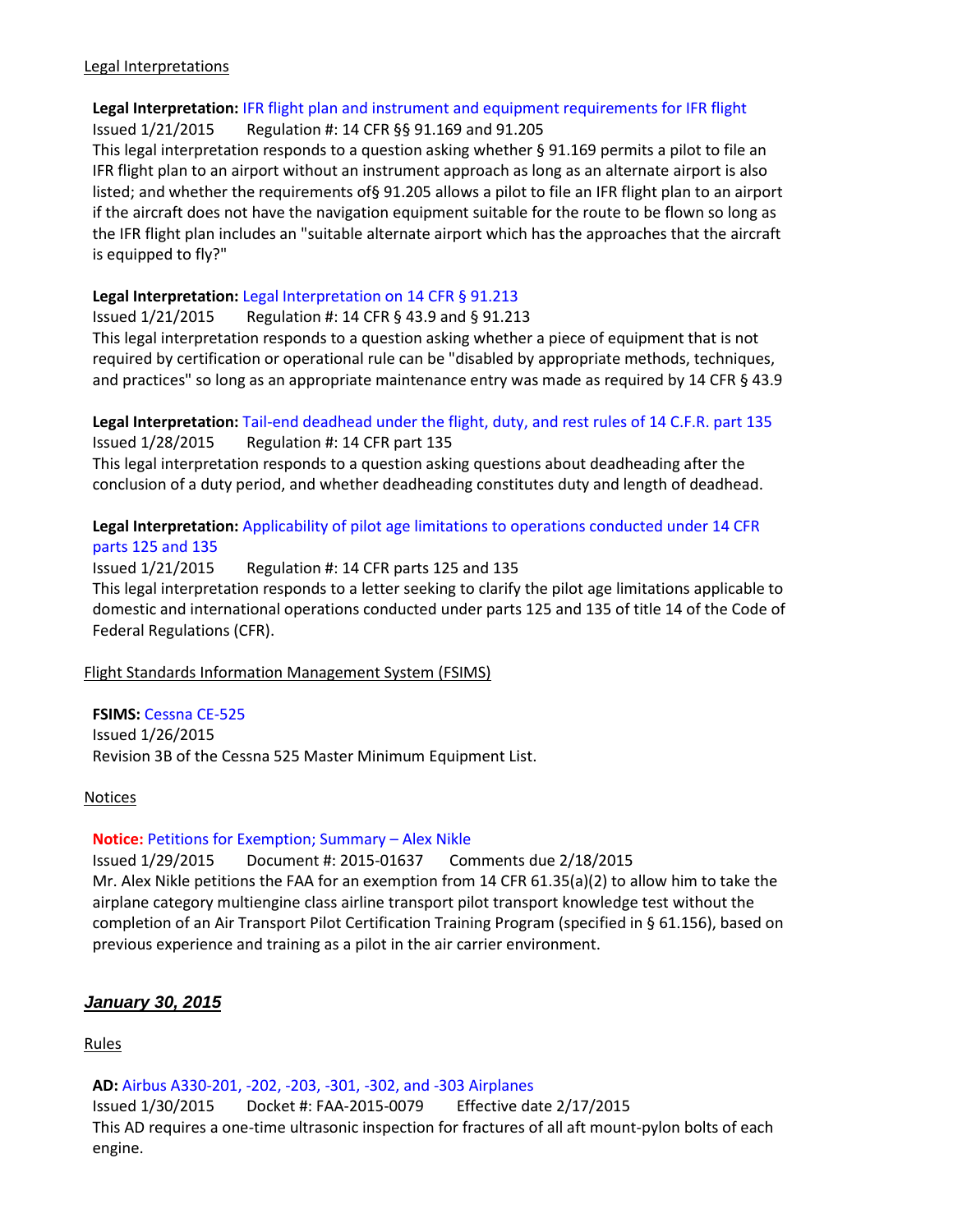#### **AD:** [Airbus A310 and A300-600 Airplanes](https://www.federalregister.gov/articles/2015/01/30/2015-01182/airworthiness-directives-airbus-airplanes)

Issued 1/30/2015 Docket #: FAA-2014-0173 Effective date 3/6/2015 This AD requires revising the maintenance or inspection program to incorporate new maintenance requirements and airworthiness limitations.

#### **AD:** [Airbus A330-300, A340-200, and A340-300 Airplanes](https://www.federalregister.gov/articles/2015/01/30/2015-01184/airworthiness-directives-airbus-airplanes)

Issued 1/30/2015 Docket #: FAA-2014-0525 Effective date 3/6/2015 This AD requires performing an inspection for damage of certain rudders, and repair if necessary.

#### **AD:** [Bombardier DHC-8-400 Airplanes](https://www.federalregister.gov/articles/2015/01/30/2015-01180/airworthiness-directives-bombardier-inc-airplanes)

Issued 1/30/2015 Docket #: FAA-2014-0188 Effective date 3/6/2015 This AD requires doing a detailed inspection of the apex joints of the stabilizer brace lock link in the MLG for clearance; rectifying and repairing the clearance gap, if necessary; and lubricating the apex joints of the stabilizer brace lock link in the MLG.

#### **AD:** [Bombardier CL-600-2B16 Airplanes](https://www.federalregister.gov/articles/2015/01/30/2015-01171/airworthiness-directives-bombardier-inc-airplanes)

Issued 1/30/2015 Docket #: FAA-2014-0231 Effective date 3/6/2015 This AD requires a revision to the airplane flight manual, a revision to the maintenance or inspection program, as applicable, and replacement of HSTAs having certain part numbers

#### **AD:** [Dassault Mystere-Falcon 50 Airplanes](https://www.federalregister.gov/articles/2015/01/30/2015-01185/airworthiness-directives-dassault-aviation-airplanes)

Issued 1/30/2015 Docket #: FAA-2014-0527 Effective date 3/6/2015 This AD requires installing two protective plates between the electrical wiring under the glare shield and the engine fire pull handles.

# **AD:** [Empresa Brasileira de Aeronautica S.A. EMB-135ER, -135KE, -135KL, -135LR, -145, -145ER, -](https://www.federalregister.gov/articles/2015/01/30/2015-01177/airworthiness-directives-empresa-brasileira-de-aeronautica-sa-embraer-airplanes) [145MR, -145LR, -145XR, -145 MP, and -145EP Airplanes](https://www.federalregister.gov/articles/2015/01/30/2015-01177/airworthiness-directives-empresa-brasileira-de-aeronautica-sa-embraer-airplanes)

Issued 1/30/2015 Docket #: FAA-2014-0622 Effective date 3/6/2015 This AD requires revising the maintenance or inspection program, as applicable.

### **Final Rule:** [Standard Instrument Approach Procedures, and Takeoff Minimums and Obstacle](https://www.federalregister.gov/articles/2015/01/30/2015-01026/standard-instrument-approach-procedures-and-takeoff-minimums-and-obstacle-departure-procedures)  [Departure Procedures; Miscellaneous Amendments](https://www.federalregister.gov/articles/2015/01/30/2015-01026/standard-instrument-approach-procedures-and-takeoff-minimums-and-obstacle-departure-procedures)

Issued 1/30/2015 Document #: 2015-01026 Effective date 1/30/2015 This rule amends, suspends, or removes Standard Instrument Approach Procedures (SIAPs) and associated Takeoff Minimums and Obstacle Departure Procedures for operations at certain airports.

### **Final Rule:** [Standard Instrument Approach Procedures, and Takeoff Minimums and Obstacle](https://www.federalregister.gov/articles/2015/01/30/2015-01034/standard-instrument-approach-procedures-and-takeoff-minimums-and-obstacle-departure-procedures)  [Departure Procedures; Miscellaneous Amendments](https://www.federalregister.gov/articles/2015/01/30/2015-01034/standard-instrument-approach-procedures-and-takeoff-minimums-and-obstacle-departure-procedures)

Issued 1/30/2015 Document #: 2015-01034 Effective date 1/30/2015 This rule amends, suspends, or removes Standard Instrument Approach Procedures (SIAPs) and associated Takeoff Minimums and Obstacle Departure Procedures for operations at certain airports.

#### Legal Interpretations

# **Legal Interpretation:** [Reassignment of a Deadhead as a Flight Duty Period Under Part 117](http://www.faa.gov/about/office_org/headquarters_offices/agc/pol_adjudication/agc200/interpretations/data/interps/2015/Fowler%20-%20(2015)%20Legal%20Interpretation.pdf)

Issued 1/29/2015 Regulation #: 14 CFR part 117

This legal interpretation responds to a question asking whether a duty period that only consists of an assigned deadhead may be changed to a flight duty period (FDP) by a certificate holder.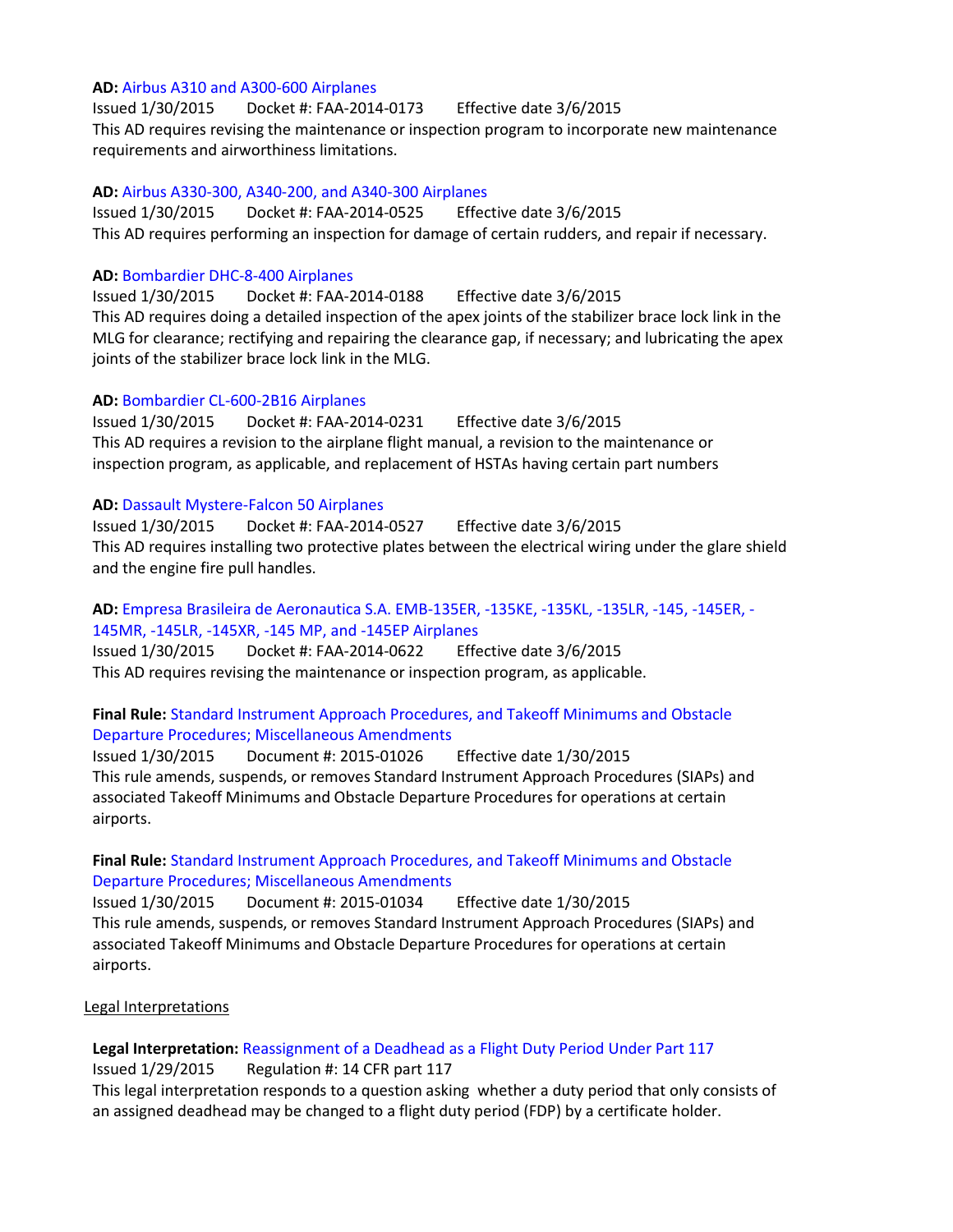### **Orders**

#### **Order:** [FAA Compliance and Enforcement Program \(with Change 8\)](http://www.faa.gov/regulations_policies/orders_notices/index.cfm/go/document.information/documentID/17213)

Effective 1/20/2015 Document #: 2150.3B This change to FAA Order 2150.3B adopts new guidance for closing legal enforcement actions pursuant to a settlement agreement.

### **Order:** [Aircraft Certification Service-National Technical Training Plan](http://www.faa.gov/regulations_policies/orders_notices/index.cfm/go/document.information/documentID/1026768)

Effective 1/15/2015 Document #: 8000.93C This order describes the Aircraft Certification Service· s (AIR) technical training planning and program requirements.

### Notices

## **Notice:** [Automatic Dependent Surveillance-Broadcast \(ADS-B\) Out Mandate Equipage and the ADS-](http://www.faa.gov/regulations_policies/orders_notices/index.cfm/go/document.information/documentID/1026749)[B Focus Team \(AFT\)](http://www.faa.gov/regulations_policies/orders_notices/index.cfm/go/document.information/documentID/1026749)

Issued 1/28/2015 Document #: N 8900.285 This notice informs aviation safety inspectors (ASI), aircraft certification engineers, and associated designees of the establishment of the ADS-B Focus Team (AFT) to support field offices during equipage associated with the ADS-B mandate.

**Notice:** [Advisory Circular 33-10, Considerations for Comparative Test and Analysis Based](https://www.federalregister.gov/articles/2015/01/30/2015-01799/advisory-circular-33-10-considerations-for-comparative-test-and-analysis-based-compliance-findings)  [Compliance Findings for Turbine Engine and Auxiliary Power Unit Replacement, Redesign and](https://www.federalregister.gov/articles/2015/01/30/2015-01799/advisory-circular-33-10-considerations-for-comparative-test-and-analysis-based-compliance-findings)  [Repaired Parts](https://www.federalregister.gov/articles/2015/01/30/2015-01799/advisory-circular-33-10-considerations-for-comparative-test-and-analysis-based-compliance-findings)

Issued 1/30/2015 Document #: 2015-01799 This notice announces the withdrawal of the guidance offered in AC 33-10 so it can be revised.

# **Notice:** [Notice of Opportunity for Public Comment on Surplus Property Release at Ted](https://www.federalregister.gov/articles/2015/01/30/2015-01823/notice-of-opportunity-for-public-comment-on-surplus-property-release-at-ted-stevens-anchorage) [Stevens Anchorage International Airport, Anchorage, Alaska](https://www.federalregister.gov/articles/2015/01/30/2015-01823/notice-of-opportunity-for-public-comment-on-surplus-property-release-at-ted-stevens-anchorage)

Issued 1/30/2015 Document #: 2015-01823 Comments due 3/9/2015 This notice advises the public that the FAA is considering a proposal to change approximately 40 acres of airport land from aeronautical use to non-aeronautical use at Ted Stevens Anchorage International Airport, Anchorage, Alaska.

# **Notice:** [Public Notice for Waiver of Aeronautical Land-Use Assurance](https://www.federalregister.gov/articles/2015/01/30/2015-01759/public-notice-for-waiver-of-aeronautical-land-use-assurance)

Issued 1/30/2015 Document #: 2015-01759 Comments due 3/2/2015 This notice advises the public that the Federal Aviation Administration (FAA) is considering a proposal to change a portion of airport land from aeronautical use to non-aeronautical use and to authorize the sale of airport property located at Gaylord Regional Airport, Gaylord, Michigan.

# **Meeting:** [Fourteenth Meeting: RTCA NextGen Advisory Committee \(NAC\)](https://www.federalregister.gov/articles/2015/01/30/2015-01801/fourteenth-meeting-rtca-nextgen-advisory-committee-nac)

Meeting date 2/26/2015 Meeting time 9:00 am – 3:00pm EST This notice advises the public of the fourteenth meeting of the RTCA NextGen Advisory Committee

### **Meeting:** [Twenty Third Meeting: RTCA Special Committee 217](https://www.federalregister.gov/articles/2015/01/30/2015-01824/twenty-third-meeting-rtca-special-committee-217-aeronautical-databases-joint-with-eurocae) – Aeronautical Databases Joint with EUROCAE WG-44 – [Aeronautical Databases](https://www.federalregister.gov/articles/2015/01/30/2015-01824/twenty-third-meeting-rtca-special-committee-217-aeronautical-databases-joint-with-eurocae)

Meeting dates 3/2/2015 through 3/6/2015 Meeting times 9:00am – 5:00pm This notice advises the public of a meeting of RTCA Special Committee 217 – Aeronautical Databases being held jointly with EUROCAE WG-44 – Aeronautical Databases.